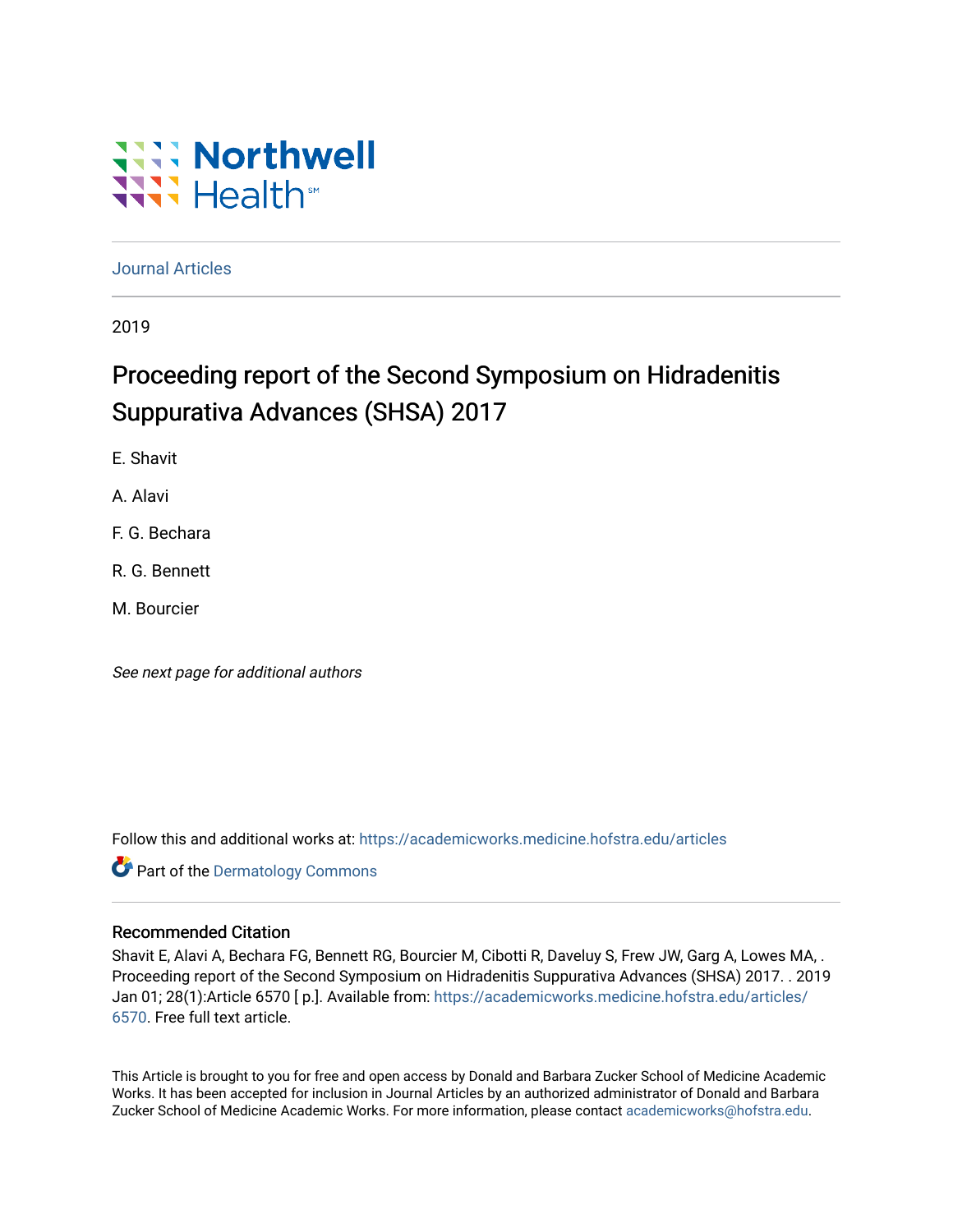# Authors

E. Shavit, A. Alavi, F. G. Bechara, R. G. Bennett, M. Bourcier, R. Cibotti, S. Daveluy, J. W. Frew, A. Garg, M. A. Lowes, and +20 additional authors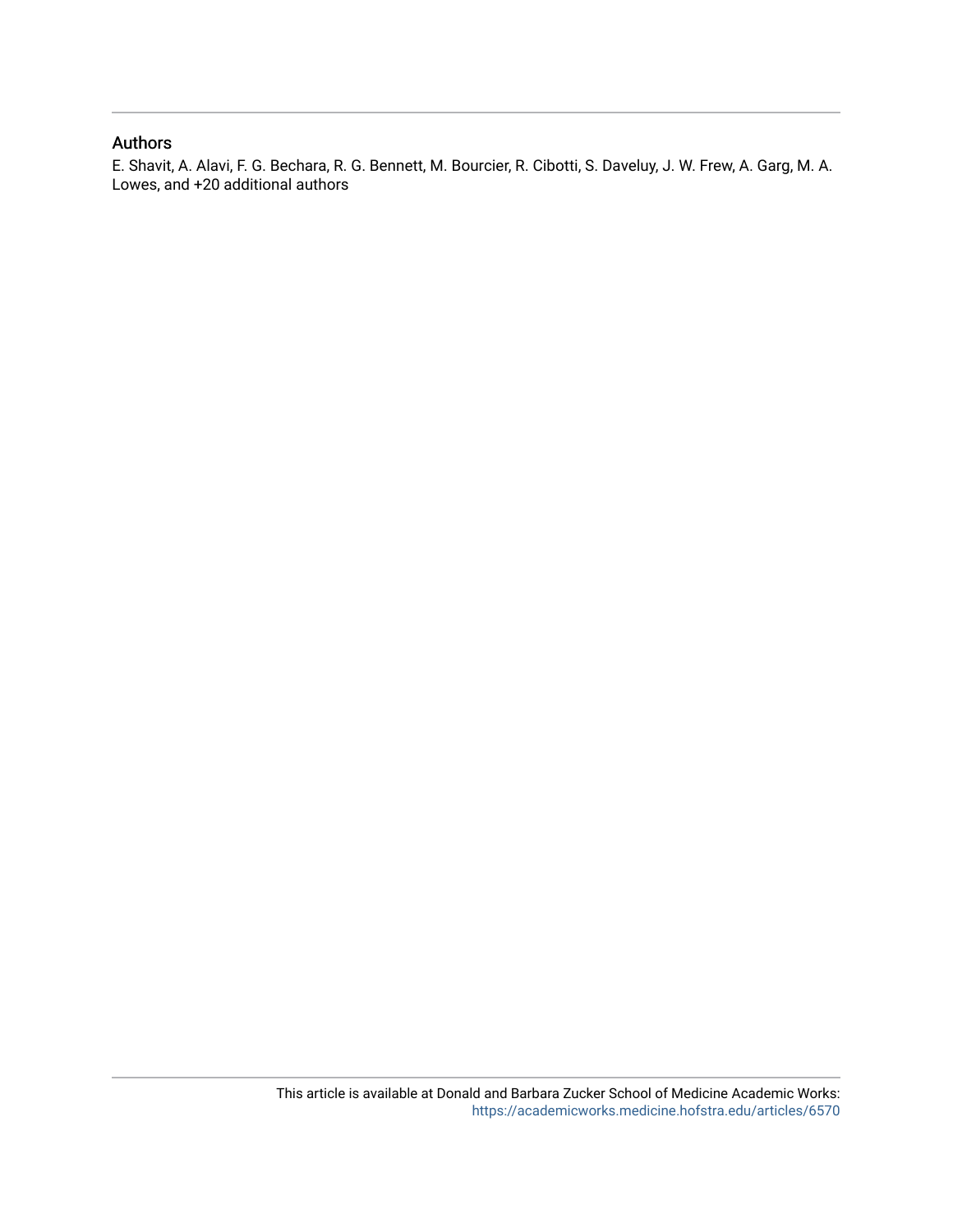

# **HHS Public Access**

Author manuscript Exp Dermatol. Author manuscript; available in PMC 2019 July 01.

Published in final edited form as:

Exp Dermatol. 2019 January ; 28(1): 94–103. doi:10.1111/exd.13849.

# **Proceeding report of the Second Symposium on Hidradenitis Suppurativa Advances (SHSA) 2017**

**Eran Shavit**1, **Afsaneh Alavi**1, **Falk G. Bechara**2, **Richard G. Bennett**3, **Marc Bourcier**4, **Ricardo Cibotti**5, **Steven Daveluy**6, **John W. Frew**7, **Amit Garg**8, **Iltefat Hamzavi**9, **Lauren K. Hoffman**10, **Jenny Hsaio**11, **Joslyn Sciacca Kirby**12, **Hadar Lev-Tov**13, **Erin Martinez**14, **Robert Micheletti**15, **Haley B. Naik**16, **Aude Nassif**17, **Cynthia Nicholson**18, **Angie Parks-Miller**2,19, **Zarine Patel**10,20, **Vincent Piguet**1, **Mayur Ramesh**21, **Barry Resnik**13, **Christopher Sayed**22, **Gregory Schultz**23, **Aamir Siddiqui**24, **Jerry Tan**25, **Ximena Wortsman**26,27, and **Michelle A. Lowes**<sup>28</sup>

<sup>1</sup>Department of Medicine, Division of Dermatology, Women College Hospital, University of Toronto, Toronto, Ontario, Canada <sup>2</sup> Department of Dermatology, Dermatologic Surgery Unit, Ruhr-University Bochum, Bochum, Germany <sup>3</sup>Department of Dermatology, University of California, Los Angeles, Los Angeles, California <sup>4</sup>Dermatology Clinic, Sherbrooke University, Moncton, New Brunswick, Canada<sup>5</sup>National Institute of Arthritis and Musculoskeletal and skin diseases, National Institute of Health, Bethesda, Maryland <sup>6</sup>Department of Dermatology, Wayne

**Correspondence** Eran Shavit, Department of Medicine, Division of Dermatology, Women College Hospital, University of Toronto, Toronto, ON, Canada. erans29@gmail.com. AUTHOR CONTRIBUTIONS

ES, AA, FGB, RGB, MB, RC, SD, JWF, AG, IHH, LKH, JH, JSK, HLT, EM, RM, HN, AN, CN, APM, ZP, VP, MR, BR, CS, GS, AS, JT, XW, MAL performed the research and wrote the paper.All authors have read and approved the final manuscript.

CONFLICT OF INTEREST

AA has received consulting fees from AbbVie, Actelion, Celgene, Galderma, GSK, InflaRx, Janssen, Kyowa Incyte Leo Pharma Novartis Pfizer Regeneron Roche Sanofi2 Genzyme UCB Valeant. FGB has received consulting fees from AbbVie. He is on the advisory Board for AbbVie, Janssen, and is an investigator for AbbVie, Janssen, Novartis and InflaRx. RGB has no conflicts of interest. MB is a Speaker for Astellas, AbbVie, Amgen, Eli-Lilly, La Roche-Posay, LEO Pharma, Janssen, Novartis, Pfizer, Merck, Valeant. He is on the Advisory Board for AbbVie, Amgen, Bausch Health, Eli-Lilly, La Roche-Posay, LEO Pharma, Janssen, Novartis, Pfizer, Merck, Valeant, and he is also an investigator of clinical trials for AbbVie, Amgen, Astellas, Basilea, Biogen, Celgene, Eli-Lilly, Galderma, Janssen, Johnson & Johnson, Janssen, Merck, Novartis, Ortho Biotech, Pfizer. RC has no conflicts of interest. SD is the speaker for AbbVie, and an investigator for Regeneron and InflaRx. JF has no conflicts of interest. AG has received consulting fees from AbbVie, Asana Biosciences, Janssen, Pfizer, UCB; grant support from AbbVie, UCB, National Psoriasis Foundation.IHH is the President of the HS Foundation, in a non-compensated role, an Investigator for; Lenicura (equipment received, no grant), AbbVie (grant paid to institution), Jansen (grant paid to institution), is or has been a consultant with fees received by UCB, Novartis, Incyte, Pfizer. LKH has no conflicts of interest. JH has no conflicts of interest. JSK is a speaker for AbbVie and has received consulting fees from Incyte and ChemoCentryx.HLT is the founder of Dermveda, Inc. and is an investigator for Factor Therapeutics, Molnlycke, BSN, TissuTech, Ilkos and Medline. EM has no conflicts of interest. RM has no conflicts of interest. MAL has received consulting fees from AbbVie, Xbiotech, Janssen, BSN: consultant/ Ad boards, and consultant on clinical trial for Incyte. HBN has received a research grant from Abbvie. AN has received travel grant from AbbVie, MSD. CN has no conflicts of interest. APM is a consultant for nonmarketing materials for AbbVie and has received fees, serves or has served on an Advisory Board for AbbVie and has received fees, and serves or has served as a consultant for BSN and has received fees, is the President & Founding Director of Hope for HS in a noncompensated role and is an employee of the HS Foundation. ZP has no conflicts of interest. VP reports receiving educational grants from Abbvie, Celgene, Janssen, Naos, Lilly, Sanofi, Valeant, and non-financial support from La Roche-Posay. VP undertakes personal advisory work with Pfizer, AbbVie, Janssen, UCB, Novartis, Almirall and Celgene. MR has no conflicts of interest. BR has no conflicts of interest. CS is the speaker for Abbvie Inc. and for Norvartis, an investigator for UCB, and serves both as an investigator and consultant for InflaRx. GS in the last 12 months has been a consultant for Medline and has received research grants from Medline, B Braun, Next Science, Avadim, and Smith & Nephew. ES has no conflicts of interest. AS in the last 12 months has received research grants from Dabir Inc, PEMF Inc. and Smith & Nephew. JT was an advisor for Abbvie Inc. XW is the speaker for AbbVie, Janssen-Cilag and has received royalties from Springer.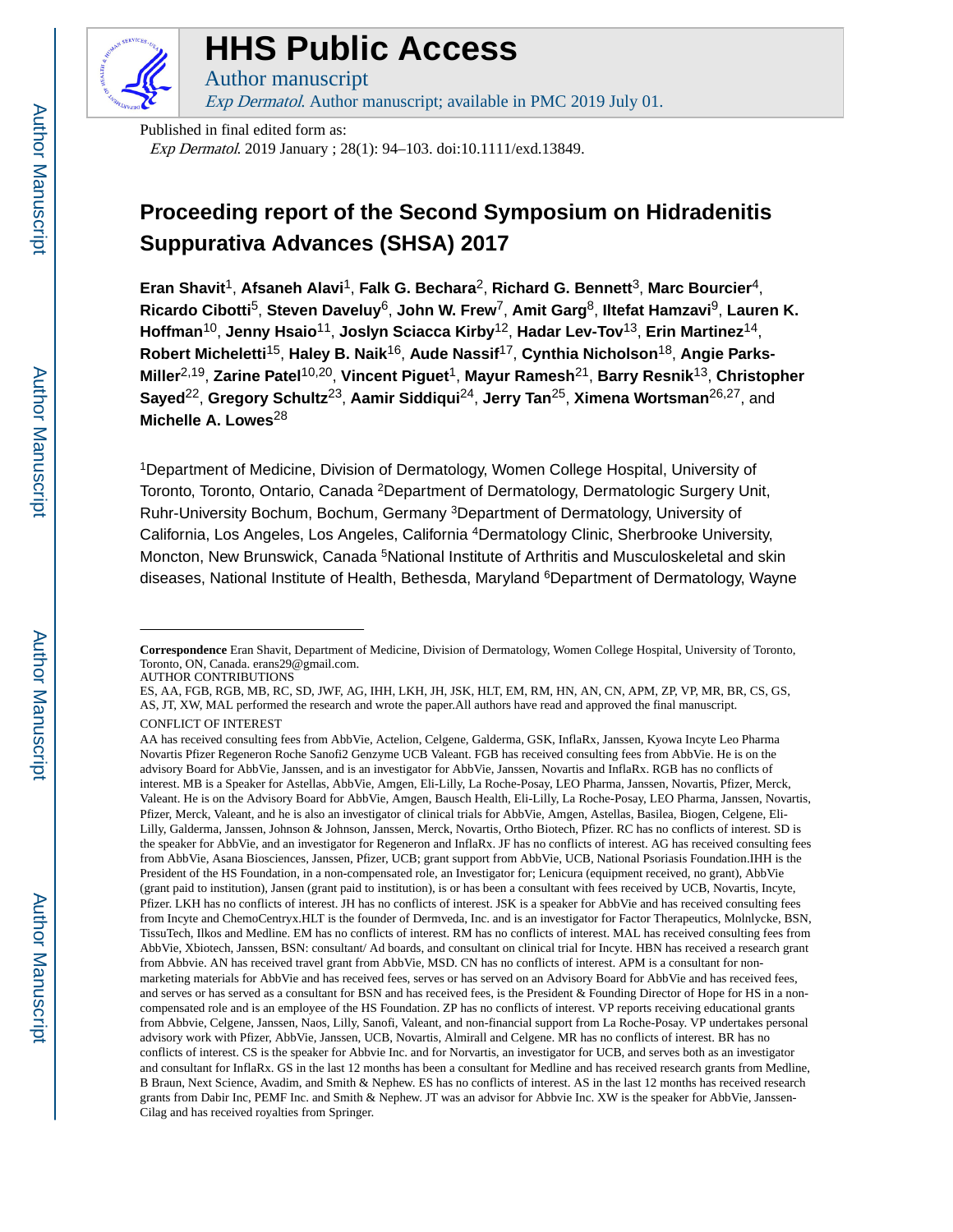State University, Dearborn, Michigan <sup>7</sup>Department of Dermatology, Liverpool Hospital, Sydney, New South Wales, Australia <sup>8</sup>Department of Dermatology, Hofstra Northwell School of Medicine, New Hyde Park, New York <sup>9</sup>Department of Dermatology, Henry Ford Hospital, Detroit, Michigan <sup>10</sup>Albert Einstein College of Medicine, Montefiore Medical Center, Bronx, New York <sup>11</sup>Ronald Reagan UCLA Medical Center, Santa Monica, California <sup>12</sup>Department of Dermatology, Pennsylvania State, Hershey, Pennsylvania <sup>13</sup>Department of Dermatology & Cutaneous Surgery, Miller School of Medicine, University of Miami, Miami, Florida <sup>14</sup>School of Social Work, Detroit, Michigan <sup>15</sup>Departments of Dermatology and Medicine, Perelman School of Medicine, University of Pennsylvania, Philadelphia, Pennsylvania <sup>16</sup>Department of Dermatology, UCSF School of Medicine, San Francisco, California <sup>17</sup>Institut Pasteur, Centre Medical, Paris, France <sup>18</sup>Department of Dermatology, Wayne State University, Detroit, Michigan <sup>19</sup>Clinical Research Manager, Henry Ford Hospital, Detroit, Michigan <sup>20</sup>Ferkauf Graduate School of Psychology, Yeshiva University, Bronx, New York <sup>21</sup>Department of Internal Medicine/Infectious Diseases, Henry Ford Hospital, Detroit, Michigan <sup>22</sup>Department of Dermatology, University of North Carolina School of Medicine, Chapel Hill, North Carolina <sup>23</sup>Institute of Wound Research, University of Florida, Gainesville, Florida<sup>24</sup>Department of Plastic Surgery, Henry Ford Hospital, Detroit, Michigan <sup>25</sup>Department of Medicine, University of Western Ontario, Windsor, Ontario, Canada <sup>26</sup>Department of Dermatology, Institute for Diagnostic Imaging and Research of the Skin and Soft Tissues, University of Chile, Santiago, Chile <sup>27</sup>Department of Dermatology, Pontifical Catholic University, Santiago, Chile <sup>28</sup>The Rockefeller University, New York City, New York

## **Abstract**

The 2nd Annual Symposium on Hidradenitis Suppurativa Advances (SHSA) took place on 03–05 November 2017 in Detroit, Michigan, USA. This symposium was a joint meeting of the Hidradenitis Suppurativa Foundation (HSF Inc.) founded in the USA, and the Canadian Hidradenitis Suppurativa Foundation (CHSF). This was the second annual meeting of the SHSA with experts from different disciplines arriving from North America, Europe and Australia, in a joint aim to discuss most recent innovations, practical challenges and potential solutions to issues related in the management and care of Hidradenitis Suppurativa patients. The last session involved clinicians, patients and their families in an effort to educate them more about the disease.

### **Keywords**

hidradenitis suppurativa; symposium

# **1 | INTRODUCTION**

Symposium on Hidradenitis Suppurativa (HS) Advances 03–05 November 2017, Detroit, MI, USA. The 2nd Annual Symposium on Hidradenitis Suppurativa Advances was held in Detroit, Michigan from 3 November 2017 to 5 November 2017. This symposium was a joint meeting of the Hidradenitis Suppurativa Foundation (HSF Inc., Santa Monica, CA, USA), founded in the United States, and the Canadian Hidradenitis Suppurativa Foundation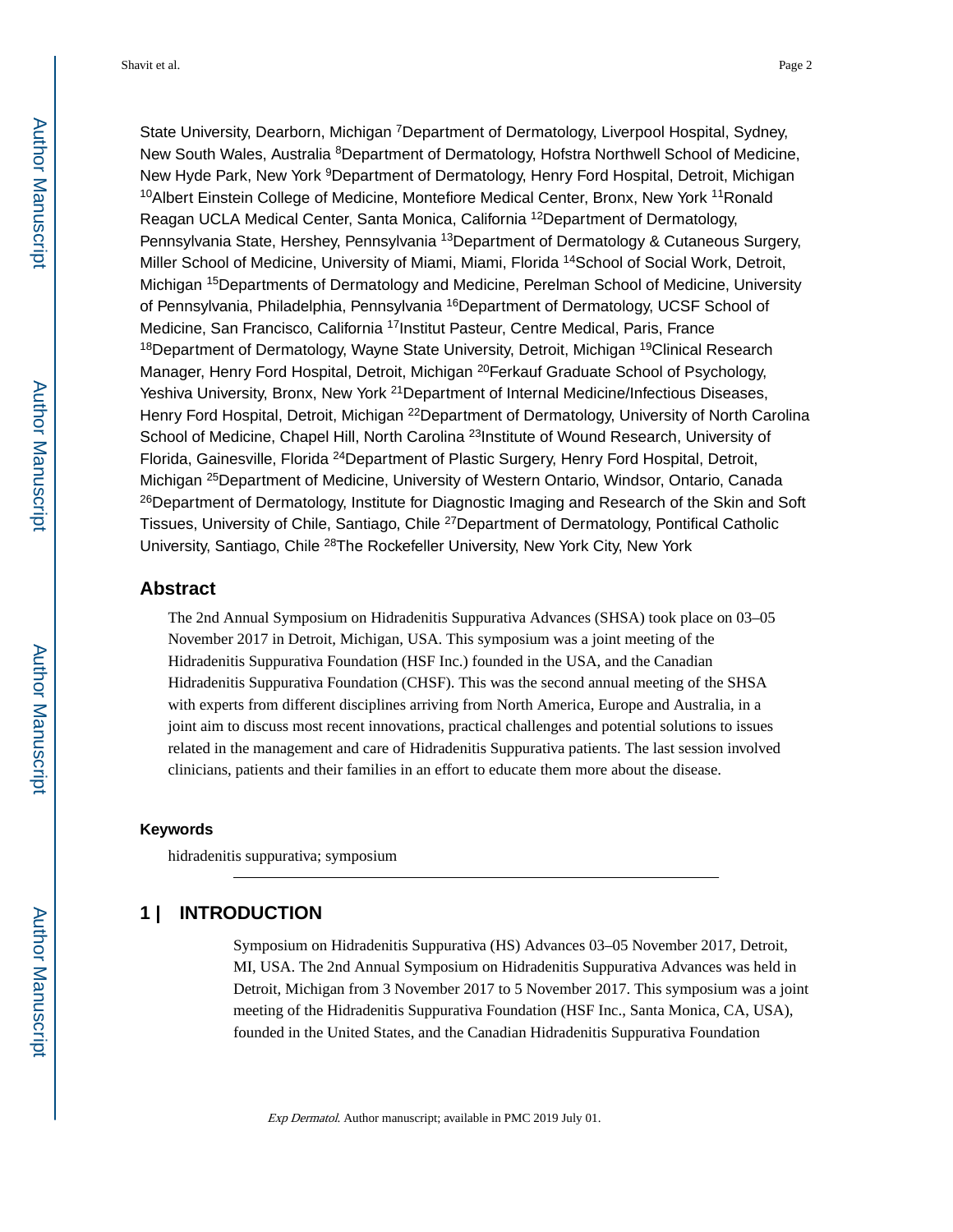(CHSF).The conference was opened by Dr. Hamzavi, President of HSF, Dr. Marc Bourcier, president of the CHSF.

The purpose of this meeting was to gather well-known researchers from different disciplines to discuss the most recent innovations, practical challenges and potential solutions to issues related to management and care of HS patients. Furthermore, in this meeting, HS patients were involved and attended a HS School that was on the last day of our meeting.

A range of interactive educational sessions on the epidemiology, economic burden, pathophysiology and management of HS were organized. This inaugural meeting was well received by 125 attendees: 95 from Canada, 26 from United States and 4 internationals.

## **1.1 | Background**

Hidradenitis Suppurativa (HS) is a chronic, inflammatory, recurrent, debilitating skin disease (of the terminal hair follicle) that usually presents after puberty with painful, deep-seated, inflamed lesions in the apocrine gland-bearing areas of the body, most commonly the axillary, inguinal and anogenital regions.  $^{[1]}$  The disease has female preponderance  $^{[1]}$  and has a peak of onset in the second or third decades of life.<sup>[1-3]</sup> Despite the increased awareness and scholarly attention to HS in the past recent years, HS is still delayed in diagnosis of 7.2 years in average globally.<sup>[4]</sup> And there is still much more that we need to learn about this disease regarding its pathophysiology, epidemiology and management.

Therefore, more research is required to assess the complexity of this disease and its management.

HS Ultrasound Workshop (pre-conference)

The meeting also included an HS Ultrasound (US) Workshop, that took place in Henry Ford Health Systems in Detroit, Michigan, USA. This US workshop was orchestrated by Dr. Ximena Wortsman, Pontifical Catholic University, Santiago, Chile and Dr. Indermeet Kohli, Henry Ford Hospital, Detroit, MI, USA. This was the first time that the workshop was offered at the SHSA. During the workshop, lectures were given regarding basic ultrasound concepts with an emphasis on ultrasound imaging of the skin in HS. Following didactics, live patients kindly volunteered their time so over 20 trainees could practice what they had learned.

# **2 | SCIENTIFIC SESSION 1**

The conference was opened by Dr. Iltefat Hamzavi, president of HSF, and Dr. Marc Bourcier, president of the CHSF.

#### **2.1 | Epidemiology and comorbidity of Hidradenitis Suppurativa**

Dr. Joslyn Kirby from the USA chaired this panel discussion. Other participants were Dr. Marc Bourcier, Dr. Amit Garg, Dr. Afsaneh Alavi, Dr. Vincent Piguet, Dr. Jerry Tan and Dr. Ximena Wortsman.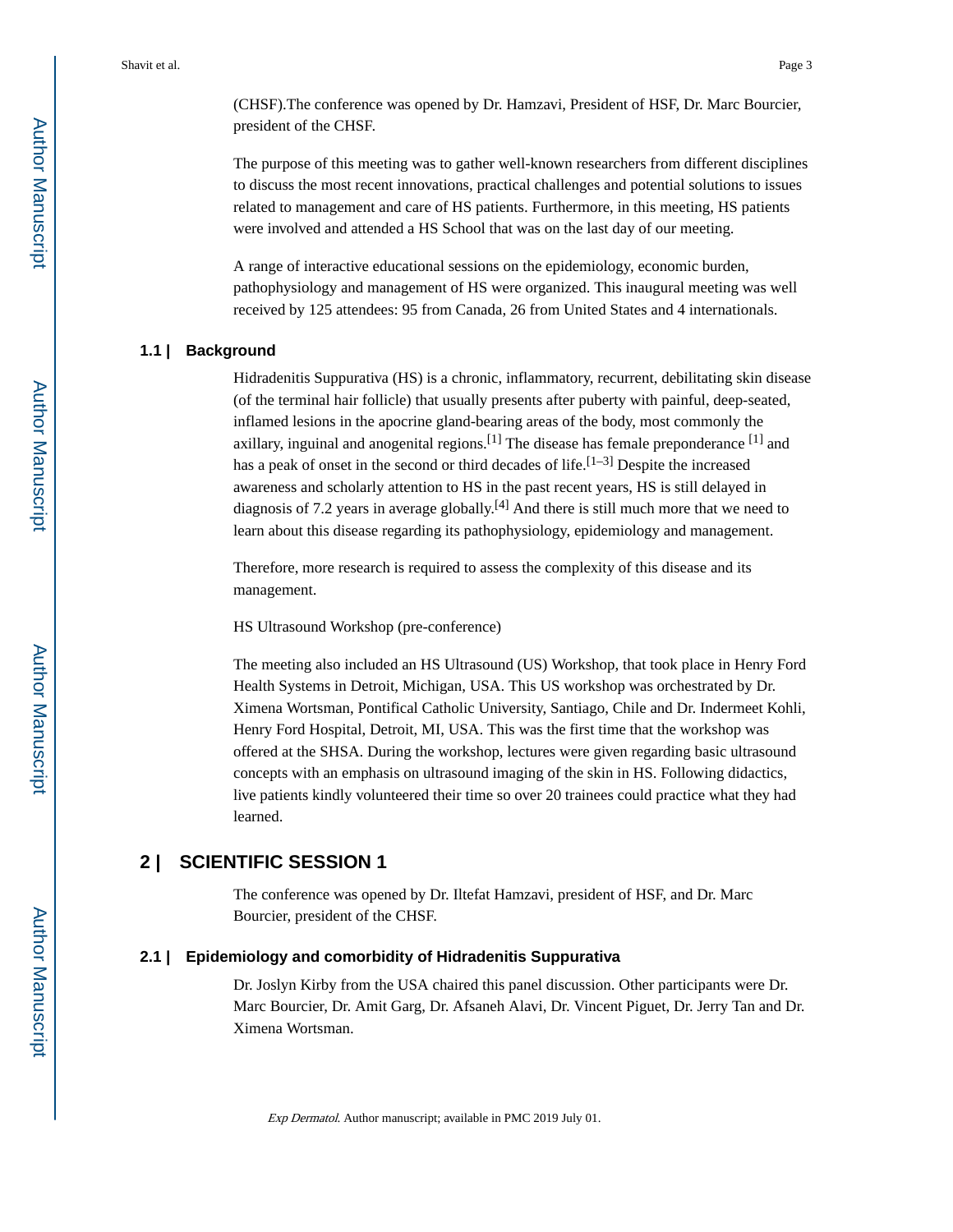## **2.2 | Unmet needs and Research gaps in HS**

Marc Bourcier, Canada

Hidradenitis Suppurativa received a lot of attention in the past few years but still has a long way to go. The development of a collaborative framework between healthcare professionals dealing with this chronic and debilitating condition in North America provided a better ground for research in this field. However, unmet needs and research gaps still exist in HS. The main areas for research include early recognition of the disease, recognition of different phenotype, the risk factors for disease progression and eventually management of the disease.

### **2.3 | Phenotypes, syndromic HS, co-morbidities**

Afsaneh Alavi, Canada

HS presents in many ways, the variety of phenotypes including the typical and atypical forms were discussed. Multiple attempts to classify HS phenotypes have been published in the literature from latent class 1–3 and then 6 phenotypic classification such as classic, scaring follicular, syndromic and ectopic type. Apparently not all HS patients are overweight or obese, and BMI is another potential key for classification of HS. Insights into the genetic background of the disease, various clinical presentation of the disease pathophysiology, syndromic forms and highlights of the associated co-morbidities of HS were presented.

#### **2.4 | The incidence of HS in the US**

Amit Garg, USA

The true incidence of HS is unknown, as is the utilization of dermatology specialists in the care of HS patients. A retrospective analysis was performed on identified HS patients using electronic health records data. The overall annual incidence of HS in the United States was determined in this study to be 11.4 per 100 000, and more than twice in women than that of men. A rare disease in the United States is defined as a disease that affects less than 200 000 individuals. The conclusion was that HS is an uncommon but not a rare disease.<sup>[5]</sup>

#### **2.5 | Identifying the True Burden of HS in the UK**

Vincent Piguet, Canada

Limited data on the worldwide incidence and prevalence of HS is available, so the true burden of the disease is uncertain. HS patients may be misdiagnosed, a common problem for many patients with HS who often report that they are diagnosed only 5 to 10 years after the start of the condition. Therefore, the group developed algorithms to identify unrecognized "proxy" cases, with at least five Read code records for boils in flexural skin sites. His group performed a UK population-based observational and case-control study on more than 4 million data records. Including "proxy" cases of HS, their results showed prevalence that is closer to 1%. They concluded that this may be a "true" epidemiology of HS in the UK population.[6]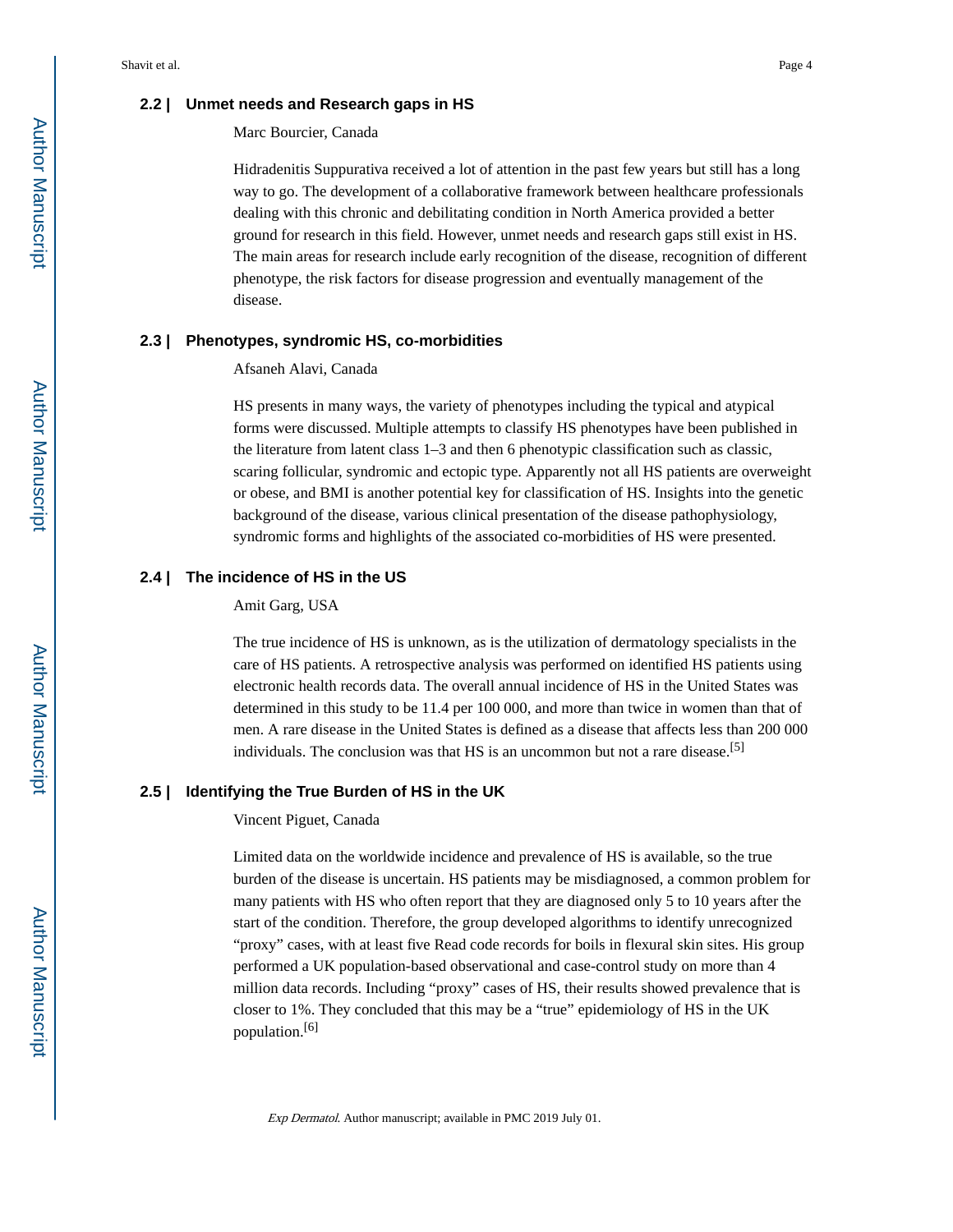#### **2.6 | Patient oriented outcome measures in hidradenitis suppurativa**

#### Jerry Tan, Canada

This presentation focused on the role of patient reported outcome measures in clinical research including quality-of-life measures. Unlike clinician reported outcome measures which focus on clinical pathologic changes, patient reported outcomes focus on signs, symptoms and impacts important to patients. Appropriate framing of duration for expected improvement is also important in design of outcome measures. Currently available patient reported outcome measures for HS include HSSA, HSIA,<sup>[7]</sup> HS-QoL<sup>[8]</sup> and HiSQoL (in development). For each, methods in development and validation where available were reviewed. In an effort to develop a unified quality-of-life instrument, HS-QoL has been amalgamated with HiSQoL which currently consists of 10 domains and 43 items.

#### **2.7 | Role of dermatologic ultrasound in HS**

Ximena Wortsman, Chile

The objective of this lecture was to introduce the clinical application and utilization of ultrasound in dermatology for HS. The clinical presentation of HS may be misleading, and on sonography, more advanced signs of involvement may be detected. For example, ultrasound studies may allow visualization of hidden tunnels or fistulous tracts and their connections that the naked eye may not appreciate. Such ultrasonographic findings can modify the staging of the patients; therefore, their management.<sup>[9]</sup> The presentation of HS cases with clinical-sonographic correlations emphasized these points. This session was also accompanied with a pre-conference workshop on ultrasound.

# **3 | ORAL PRESENTATION 1: EPIDEMIOLOGY, CO-MORBIDITIES**

Dr. Amit Garg from the USA chaired this session

# **3.1 | Accurate longitudinal lesion mapping in HS: Development of a standardized mapping system for research and clinical use**

John W. Frew, Australia

Current scoring systems of HS provide only a snapshot of the amount and variability of lesion types at one point in time. Dr. Frew and his team have proposed a mapping approach for HS lesions. They have developed a system that involves identification of anatomical landmarks that may be documented in three dimensions utilizing ultrasound. This longitudinal lesion mapping system for HS may be applicable for future use both clinically and for research proposes.

#### **3.2 | The Canadian Population-based study of surgically managed HS**

Morteza Bashash, Ali Mehdizadeh, Laura Rosella, Afsaneh Alavi (presenter, Canada), R. Gary Sibbald, Delaram Farzanfar, Audrey Laporte, Howard Hu

HS is a chronic debilitating disease that poses also an economic burden to health systems. However, limited studies have appraised the financial burden of this disease. This study was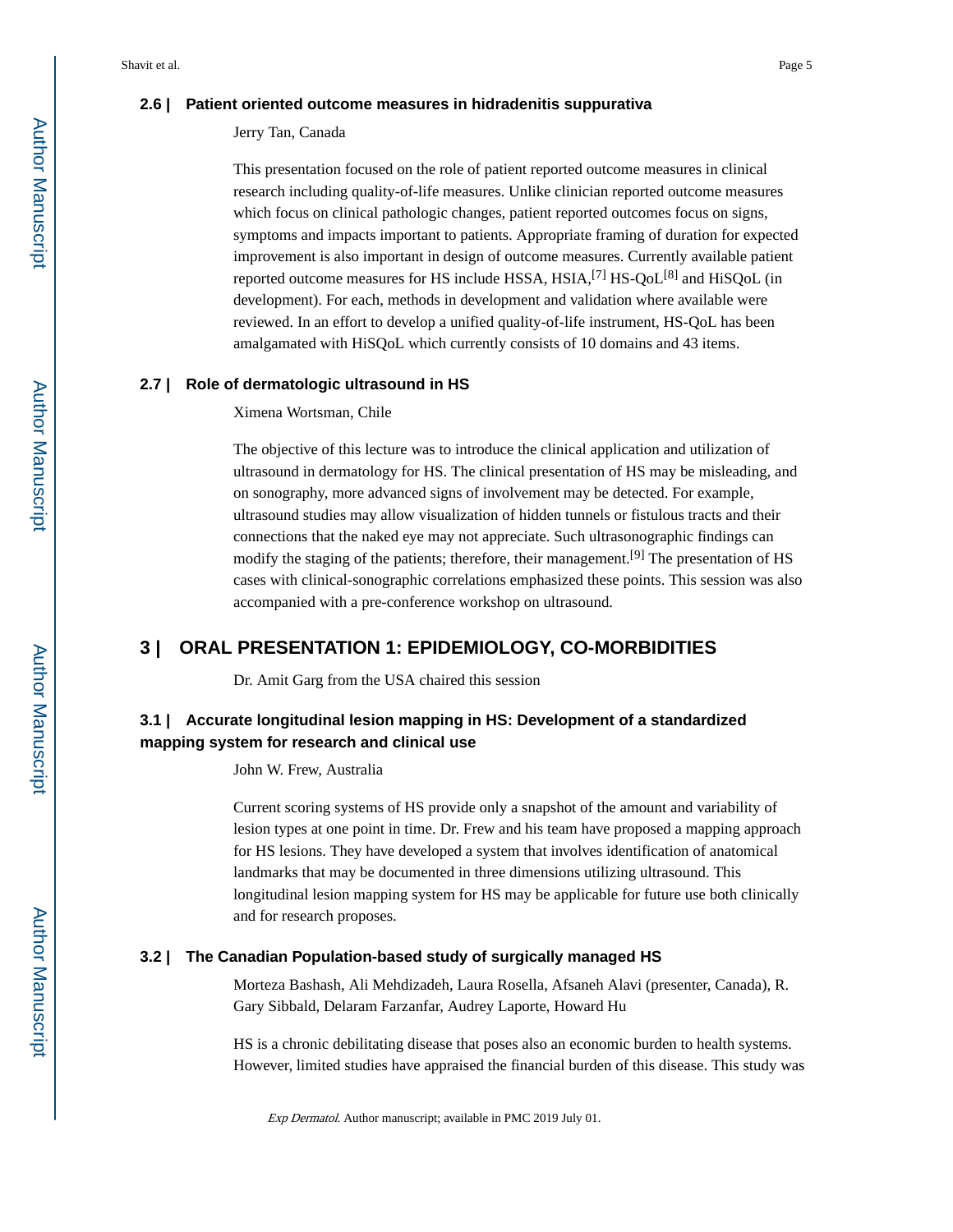a population-based study of surgically managed HS in Canada based on international classification of diseases (ICD-10) codes and Ontario Health Insurance Plan (OHIP) billing codes between the years 2002 and 2013. A total of 6244 cases were included in this study. Since the province of Ontario represents ethnically diverse population, the results may be generalizable to other populations outside Canada. Two-thirds of the cases were between 30 and 64 years of age, and 66% were females; 76% of patients over 20 years of age had a high school diploma, and a small subset (9%) lived in the rural neighbourhoods. 94% of patients had moderate to high levels of morbidity, with more than half categorized as moderate. In general, patients with HS impose higher costs at year 1. The first year includes the surgical intervention and its associated costs, which also account for higher costs among men over 60 years of age. There are observed declines in the costs following the index date for both men and women across all ages. For male patients, the annual costs ranged from 4570 to 23 118 CAD for patients under the age of 30 years and older than 65 years. The annual costs for female patients ranged between 3976 to 14 520 CAD for patients under the age of 30 years and older than 65 years.<sup>[10]</sup> So, the conclusion that can be drawn from this study is that administrative population-based databases may provide essential information to assess the burden of chronic diseases and may shed a light on factors associated with higher cost.<sup>[10]</sup>

# **3.3 | Effects of Resilience on depression and health-related quality of life for patients with HS Coping with Hidradenitis**

#### Melissa Butt, USA

Investigation on the coping strategies used by patients with HS to mitigate the effect of HS and depression on quality of life. This was a multi-institutional cross-sectional survey of HS patients at four international sites. Coping styles such as problem-focused and avoidant styles were utilized more by those with a lower quality of life, suggesting that coping styles plays an active role in HS quality of life. The conclusions were to focus on copying styles in future studies, and to teach patients these techniques with the goal of increasing their quality of life.[11]

# **3.4 | An Assessment of the relative impact of skin disease vs obesity on quality of life in patients with HS**

Nicole Mona Golbari (Presenter, USA), MA Storer, ML Porter, AB Kimball

A survey was conducted regarding the impact of obesity versus the skin disease itself on the quality of life for HS patients. The study included 31 participants with the mean BMI of 39, utilizing DLQI relevant to both conditions: The Hurley Stage distribution was I: 3%, II: 58%, III: 39%. The mean total impact for HS versus weight was 16.5 vs 10.3 (maximum of 24), respectively. When comparing individual questions relevant to HS versus weight, QoL scores were all significantly higher for skin disease. The results showed that HS skin disease itself conferred a greater impact on quality of life rather than the obesity.

## **3.5 | The link between depression and inflammation in HS**

Delaram Frazanfar, Yekta Dowlati, Lars French, Michelle Lowes, Afsaneh Alavi (presenter, Canada)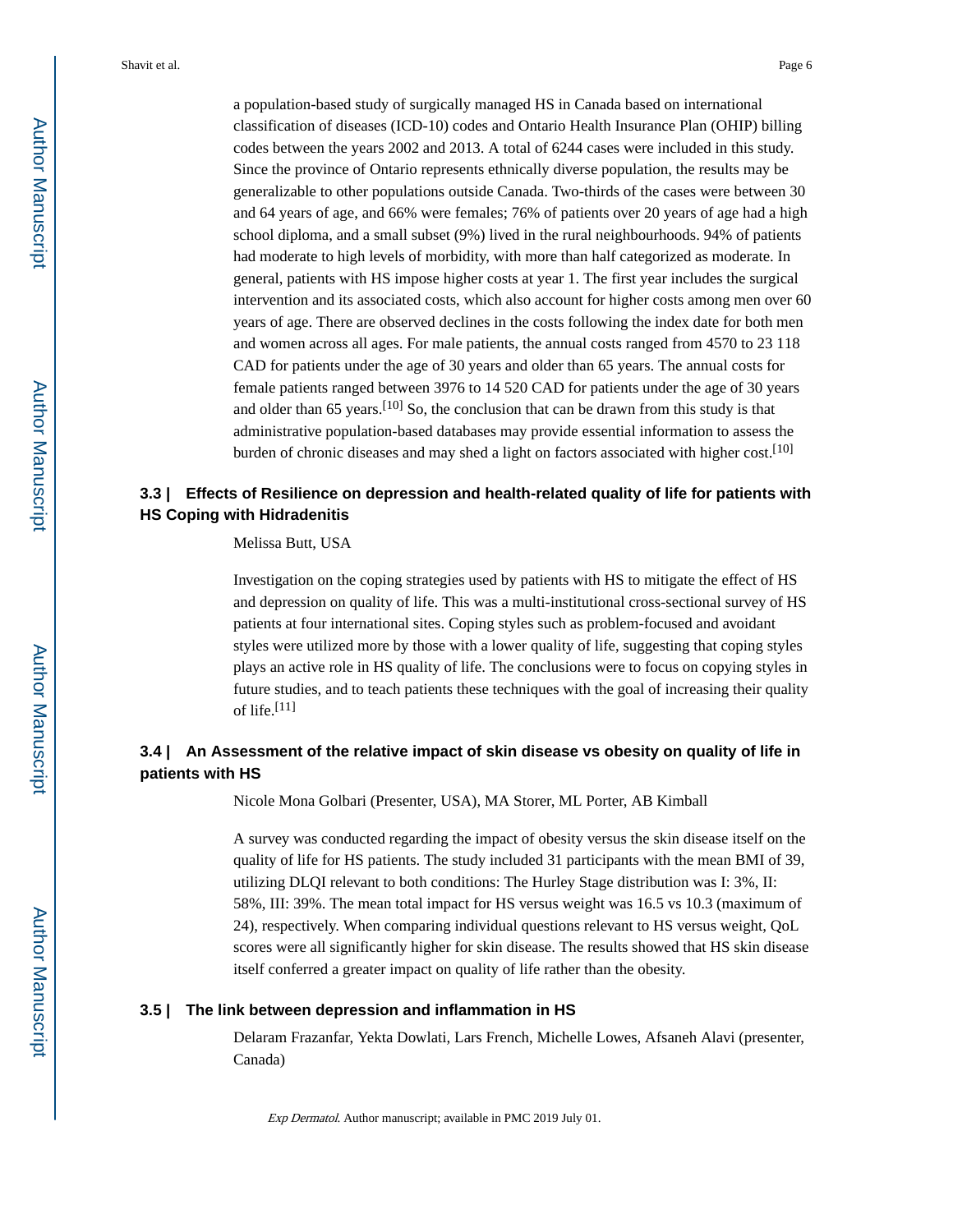The prevalence of affective disorders such as depression and anxiety is particularly high in autoimmune diseases including inflammatory dermatological conditions such as HS. A literature review spanning across the fields of psychology, neuroscience and dermatology was conducted to gather evidence for the role of inflammation in precipitation of affective disorders in HS patients. Elevated levels of circulating cytokines such as interleukin-6 (IL-6) and tumor necrosis factor alpha (TNF-alpha) may exhibit a dose-response pattern with severity of depression.<sup>[12]</sup>

#### **3.6 | HS: The relationship between pain, depression, and quality of life**

Zarine S. Patel (presenter, USA), Elizabeth K. Seng, Steven R. Cohen, Michelle A. Lowes

Pain and distress are core components of the HS experience.<sup>[13]</sup> This issue was investigated in 201 patients from the Montefiore HS Treatment Center utilizing validated questionnaires. Higher DLQI scores were strongly associated with lower SF-36 pain subscale scores Higher DLQI scores, indicating greater impact on quality of life, were strongly associated with lower SF-36 pain sub scale scores indicating below average health status related to bodily pain and pain interference. The conclusion was that pain and depression are central to the poor quality of life associated with HS.

# **4 | SESSION 2: PATHOPHYSIOLOGY OF HS**

Dr. John W. Frew from Australia chaired this session.

#### **4.1 | Pathophysiology of Hidradenitis Suppurativa**

Michelle A. Lowes, USA

The pathogenesis of HS is complex and not well understood.<sup>[14]</sup> This was an introduction of what we currently know about the role of genes, cytokines, biofilms on pathogenesis and their impact on disease activity. Environmental factors such as obesity and stress may also promote and exacerbate the disease. The resultant chronic cutaneous suppurative inflammation then recruits the systemic immune system. The primary cytokine signature of HS is not yet known. However, IL-6 is a cytokine that may explain some of the systemic manifestations of HS, including acute phase reactants, immunoglobulins, neutrophilia, fever, as well as pain, depression and inflammatory arthritis. This is a unifying hypothesis to integrate cutaneous and systemic inflammation in HS, but further studies are needed to evaluate this concept.

# **4.2 | Genetics of HS: A systemic review and critical evaluation of reported sequence variants in HS**

John W. Frew, Australia

A systematic review of the literature was conducted for studies pertaining to genetic investigations on the background of  $HS$ <sup>[15]</sup> The large number of mutations of "uncertain significance" is largely due to the variable number of functional studies.<sup>[15]</sup>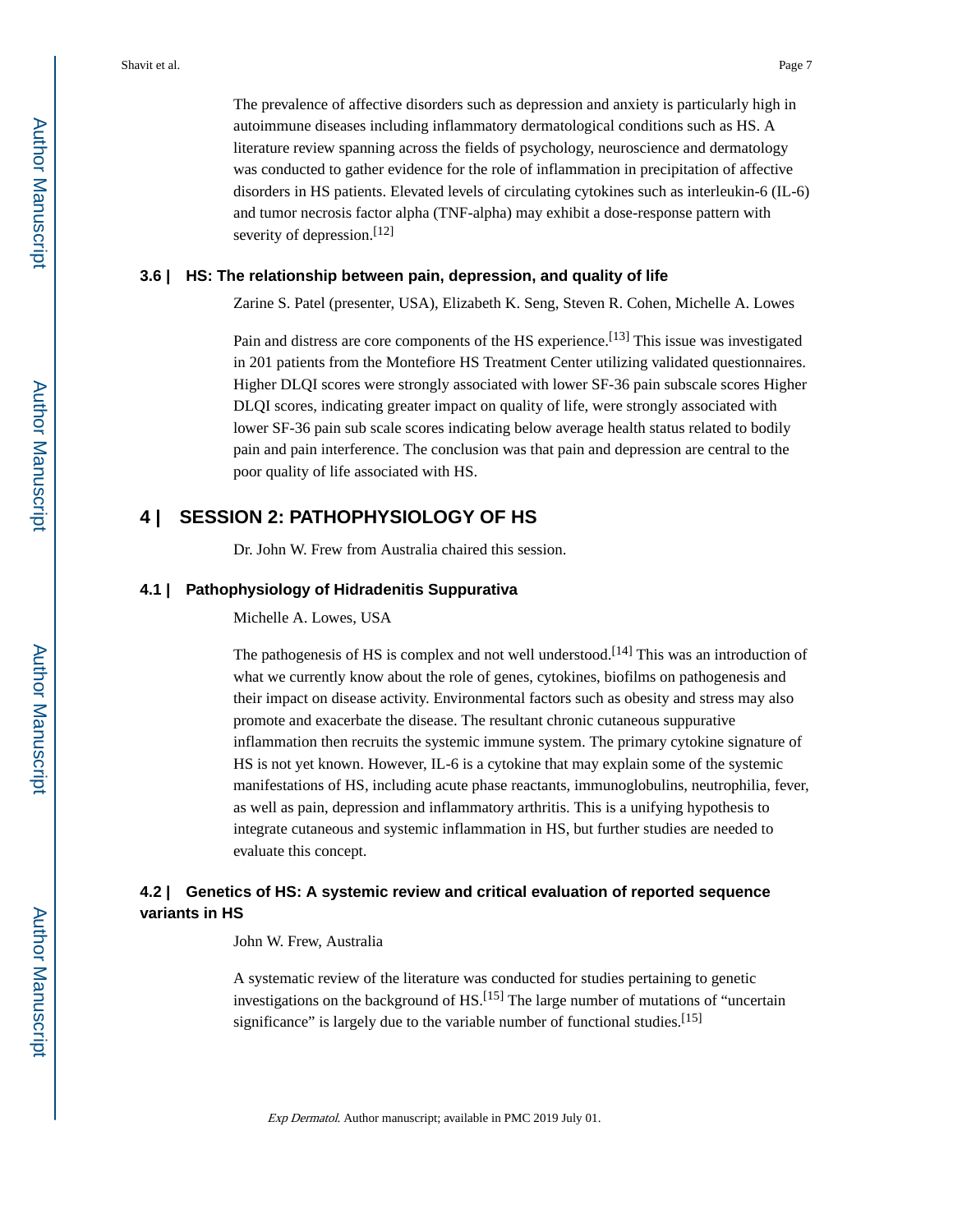#### **4.3 | Update on the role of bacteria and the skin microbiome in HS**

#### Haley Naik, USA

In recent years, sequence-based genomic approaches have been introduced to provide an unbiased assessment of the microorganisms existing on the skin and mucosal surfaces in health and disease. Microbes are believed to play an important role in initiating and perpetuating HS. While conventional culture-based methods have been used to identify microorganisms in HS lesions, they have failed to isolate organisms in 50% of HS lesions because less than 1% of bacterial species are cultivatable under standard laboratory conditions.

#### **4.4 | Biofilms in Hidradenitis Suppurativa**

Gregory Schultz, USA

Recent data strongly indicate that bacterial biofilms play a major role in stimulating the chronic inflammation that characterizes acute and chronic HS lesions. Commensal organisms have been identified in tissues in either prolonged culture methods or in RNA metagenomics sequencing. Biofilm bacterial structures have been histologically detected in a high percentage of chronic lesions and in perilesional samples.<sup>[16]</sup>

#### **4.5 | The Critical role of alcohol in the pathogenesis of HS**

Giovanni Damiani (presenter, Italy), Elena Pezzolo, Ilaria Coati, Nicola Milanesi, Simone Ribero, Michela Iannone, Stefano Veraldi, Emilio Berti

The objective of this study was to determine the role of alcohol in HS patients' lives. This was a prospective observational study that enrolled HS patients for 3 months. The study was conducted via questionnaires that included the Alcohol Use Disorders Identification Test (AUDIT), DLQI and the Autoinflammatory Disease Damage Index (ADDI) and the Sartorius Score. Participants in the study were shown a 10 minutes video that exhibited the deleterious effects of alcohol. The results showed younger patients had higher AUDIT index and lower ADDI and Sartorius scores that were mild to moderate. However, further studies are required to assess whether alcohol plays any role in HS disease.

# **4.6 | Nicastrin Haploinsufficiency increases inflammatory responsiveness in Keratinocytes cell lines**

Elisha D.O. Roberson, USA

In some rare families with autosomal dominant HS, mutations in components of the gammasecretase complex have been previously identified. The most prevalent mechanism is presumed to be loss-of-function of the Nicastrin subunit. ShRNA knockdown constructs were developed for Nicastrin and their effects investigated on embryonic kidney cells and immortalized keratinocytes. Non-radioactive proliferation assay was performed, and cells that had less Nicastrin showed increased cell death. Furthermore, transcriptome profiling with illumine bead arrays demonstrated significant keratinocyte alterations with Nicastrin knockdown.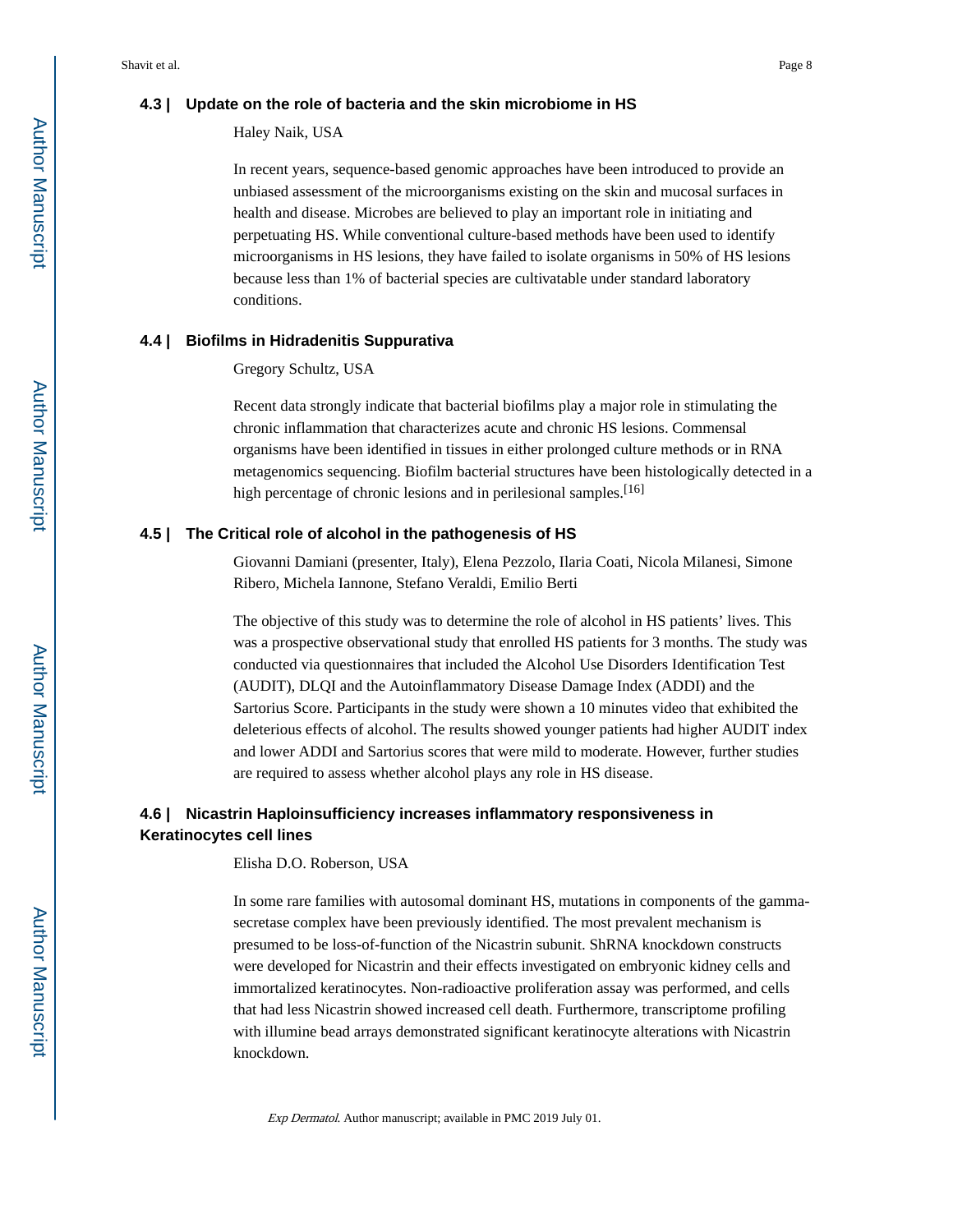## **4.7 | Biomarkers in Hidradenitis Suppurativa**

Lauren K Hoffman (presenter, USA), L. Tomalin, O. Lukatskaya, M. Suarez-Farinas, MA Lowes

No diagnostic test exists for HS, nor have biomarkers been identified that reliably describe disease activity. A literature review was conducted to assess the type of serum biomarkers available in  $HS$ <sup>[17]</sup> The results failed to exhibit a unique serum diagnostic biomarker for HS. However, many mediators are associated with HS, including IL-32, IL-6, calprotectin (S100A8/A9) and CRP. Hepcidin showed a 3-fold increase in HS patients and is also involved in the pathogenesis of anaemia, which is also interesting since many HS patients were found to suffer from chronic anaemia. Future studies should search deeper into the pathogenesis of HS to reveal more about the disease and its biomarkers.

#### **4.8 | Epigenetic alteration by DNA hypermethylation of genes associated with HS**

Uppala Radhakrishna, USA

HS displays genetic heterogeneity that may be traced to specific gamma-secretase gene mutations in some families, whilst these gene mutations are not present in other sporadic cases.<sup>[18]</sup> A genome-wide DNA methylation scan was performed in a cohort of 24 HS subjects previously excluded from gamma-secretase mutations and 24 controls. A significant CpG hypermethylation was detected at 304 genes in HS subjects.

### **4.9 | Drug-Induced HS: A systematic review of case reports**

John W. Frew, Australia

Rare reports of drug-induced HS do exist. In this study, all published cases were evaluated using the Naranjo criteria. 18 publications reporting 48 individual case reports of HS were identified. The most common incriminating drugs in decreasing order were Adalimumab, Infliximab, Lithium, Etanercept, Rituximab, Vemurafenib and Tocilizumab. The overall incidence for drug-induced HS was low, and the average Naranjo probability scores were only "possible," indicating the majority of cases had an alternative explanation for the development of HS based upon known risk factors apart from the suggested medication.<sup>[19]</sup>

#### **4.10 | From Bank to bedside: Establishment of a fresh tissue bank for HS**

Ginette A. Okoye, Angel S. Byrd (presenter, USA), Michelle L. Kerns, Carmelo Carmona-Rivera, Philip M. Carlucci, Julie A. Caffrey, Stephen M. Milner, Justin M. Sacks, Oluseyi Aliu, Lloyd S. Miller, Mariana J. Kaplan

This presentation described the establishment of a fresh tissue bank for HS. Tissue resections can be harvested in the operation room as well as biopsies from patients in the outpatient clinic. Tissue sections may be utilized for immunohistochemistry or immunofluorescence, as well as a variety of other studies. The methods outlined in this presentation are available in a companion online supplement, Specimen Collection for Translational Studies in Hidradenitis Suppurativa. An example of utilization of tissues from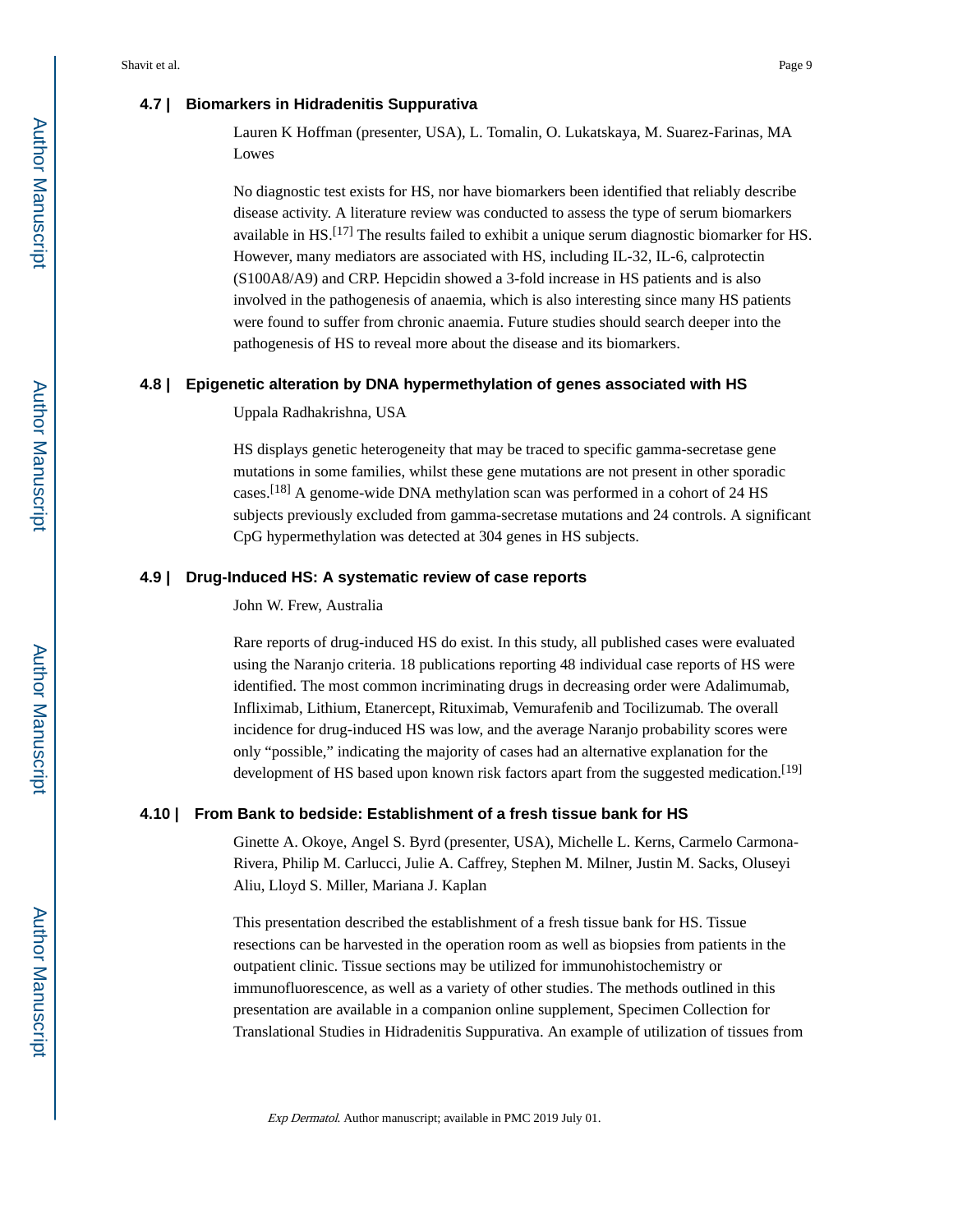the tissue bank is now published, titled, Collagen deposition in chronic Hidradenitis Suppurativa: Potential role for CD163<sup>+</sup> macrophages.<sup>[20]</sup>

# **5 | SESSION 3: MEDICAL TREATMENTS OF HS**

Dr. Marc Bourcier from Canada chaired this session.

#### **5.1 | HS Treatment algorithm (focusing on medical treatment)**

Dr. Joslyn Kirby, USA

A current HS treatment algorithm was presented that included a stage-based approach to therapy that utilizes multimodal therapy.

## **5.2 | Targeted antibiotic therapy combined with surgery for remission of HS: How and why**

#### Aude Nassif, France

Previous studies showed that broad spectrum antibiotics may induce long-term remission for HS patients.<sup>[20,21]</sup> Targeted antibiotic therapy has been combined with surgery for remission of HS. This study was performed by prospective evaluation of the bacteriology of HS lesions based on Hurley severity score. Antibiotics were provided based on the results of the isolated flora and clinical response observed. The results indicate relapses occurred without appropriate maintenance therapy. Surgery was performed after "cooling down" the flares with targeted antibiotics. The conclusion from this study was that targeted antibiotic therapy can obtain remission in HS, but relapses demonstrate the need for subsequent surgery.

#### **5.3 | Antibiotic stewardship in HS**

Mayur Ramesh, USA

A review of the role of bacteria in the pathogenesis of HS, the role of microbiota and biofilm in HS, as well as potential adverse effects of long-term antibiotic use in HS.

This session was followed by a debate session.

Debate on the role of bacteria in HS

The pathophysiology of hidradenitis suppurativa (HS) is poorly understood, including the role and contribution of microbes to HS pathogenesis. A debate was hosted focused on the question of whether bacteria are infectious pathogens in HS. In general, the panelists agreed that bacteria are pathogenic (defined as playing a role in pathogenesis), but there was interesting discussion whether bacteria are causing HS as an infectious disease as we classically understand it or whether bacteria might play a different role in HS pathogenesis.

## **5.4 | TNF inhibitors in HS**

Robert Micheletti, USA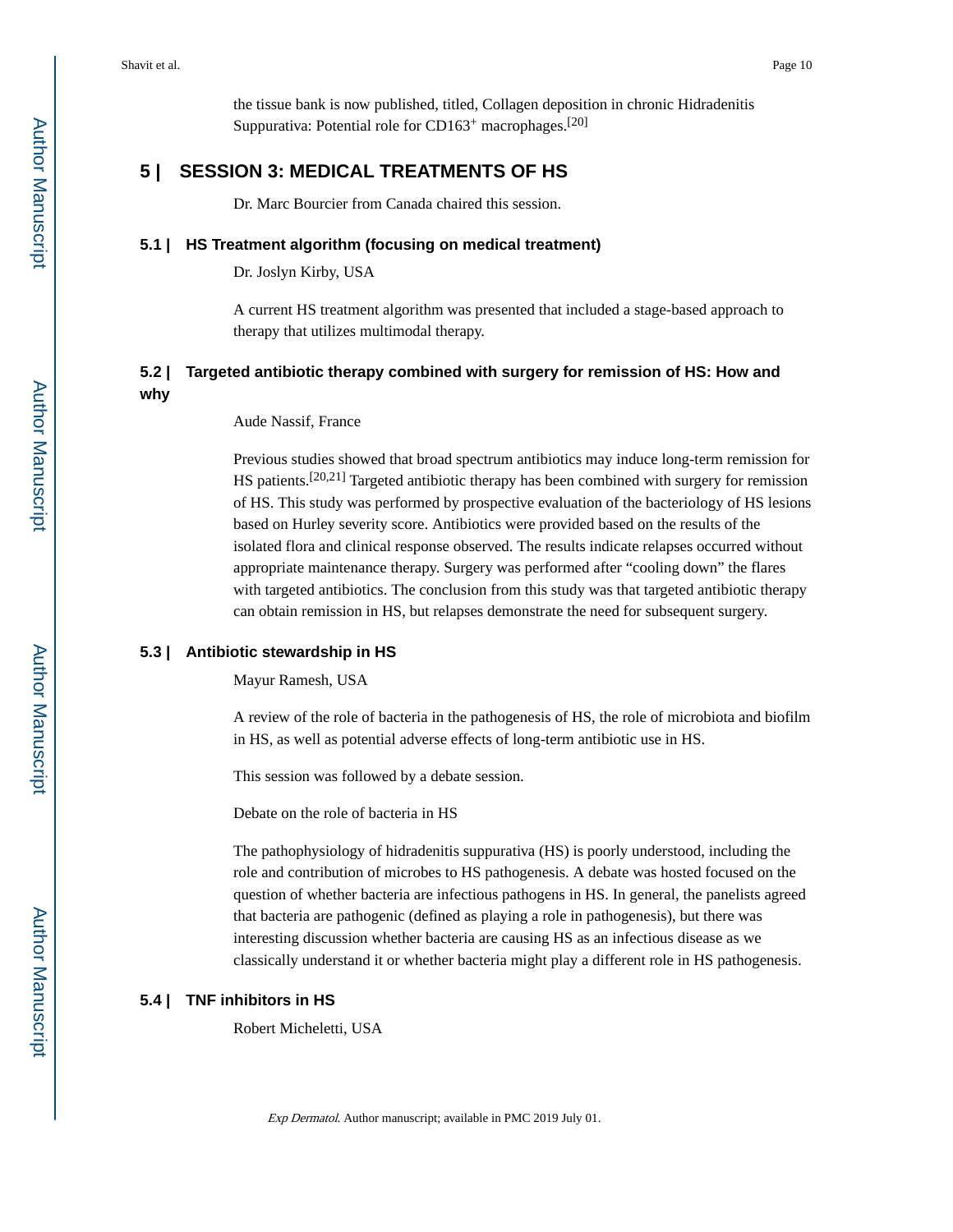In this presentation, the available evidence supporting the use of TNFα inhibitors for treatment of HS was reviewed. Advanced treatment pearls relevant to the use of anti-TNFα therapy were also discussed. Infliximab and Adalimumab have shown the most promise especially when administered in high dosage according to a systematic review from 2013. Adalimumab was FDA approved based on the PIONEER study which was a breakthrough in the management of HS.<sup>[22]</sup> Waning efficacy may be caused by the presence of anti-drug antibodies. This phenomenon should be remembered and may be noticed with longer term usage of this drug.

#### **5.5 | Hidradenitis Suppurativa in pregnancy**

#### Jenny Hsaio, USA

HS commonly affects women of childbearing age. Pregnancy may either improve or worsen HS symptoms. Pregnant women should receive the same lifestyle modification advice as other HS patients such as smoking cessation and weight management. Most importantly, medical treatment should obviously have minimal hazardous effects on the foetus. Fortunately, many medications including biologic drugs are FDA pregnancy category B. Medications that must be avoided during pregnancy in HS patients include retinoids, tetracycline antibiotics and hormonal therapy (spironolactone and oral contraceptives). Overall, the session focus on the close attention to the pregnant patient's overall well-being, as pregnancy can exacerbate conditions that have a higher incidence in HS patients, including mood disorders and metabolic syndrome.

#### **5.6 | Emerging therapies in Hidradenitis Suppurativa**

Steven Daveluy, USA present recent insights on emerging therapies in HS.

An increased scientific interest on HS, and increased annual number of publications, was marked since the 1st International Conference on HS research, held in 2006 in Dessau, Germany. This increased scientific interest together with activities of the HSF and the EHSF, may have triggered much pharmaceutical interest, that was noticed for example in the publication of the PIONEER study,<sup>[23]</sup> more studies are being published every year. Break through publications with large numbers of patients have currently been published originating from Europe and Israel, mostly under the auspices of the EHSF, reporting on diagnostic criteria, the dynamic classification and treatment effectiveness evaluation score IHS4, disease course, delay of diagnosis, stratification of obese vs. lean patients and several others.<sup>[24–31]</sup> However, ongoing search for novel therapy is performed, examples of new therapies for HS with positive results in small sample size studies include Ustekinumab (IL-12/23 inhibitor), Secukinumab (IL-17A inhibitor), Anakinra (IL-1 inhibitor), Liraglutide (a Glucagon-like peptide agonist) was published in a case report, Apremilast (phosphodiesterase 4 inhibitor) was reported in a case series, and IFX1 (anti-C5a monoclonal antibody). Overall, these agents show promising results, but larger randomized controlled studies are required to further asses these novel therapies.

# **6 | ORAL PRESENTATION 3: MEDICAL TREATMENT OF HS**

Dr. Robert Micheletti from the USA chaired this session.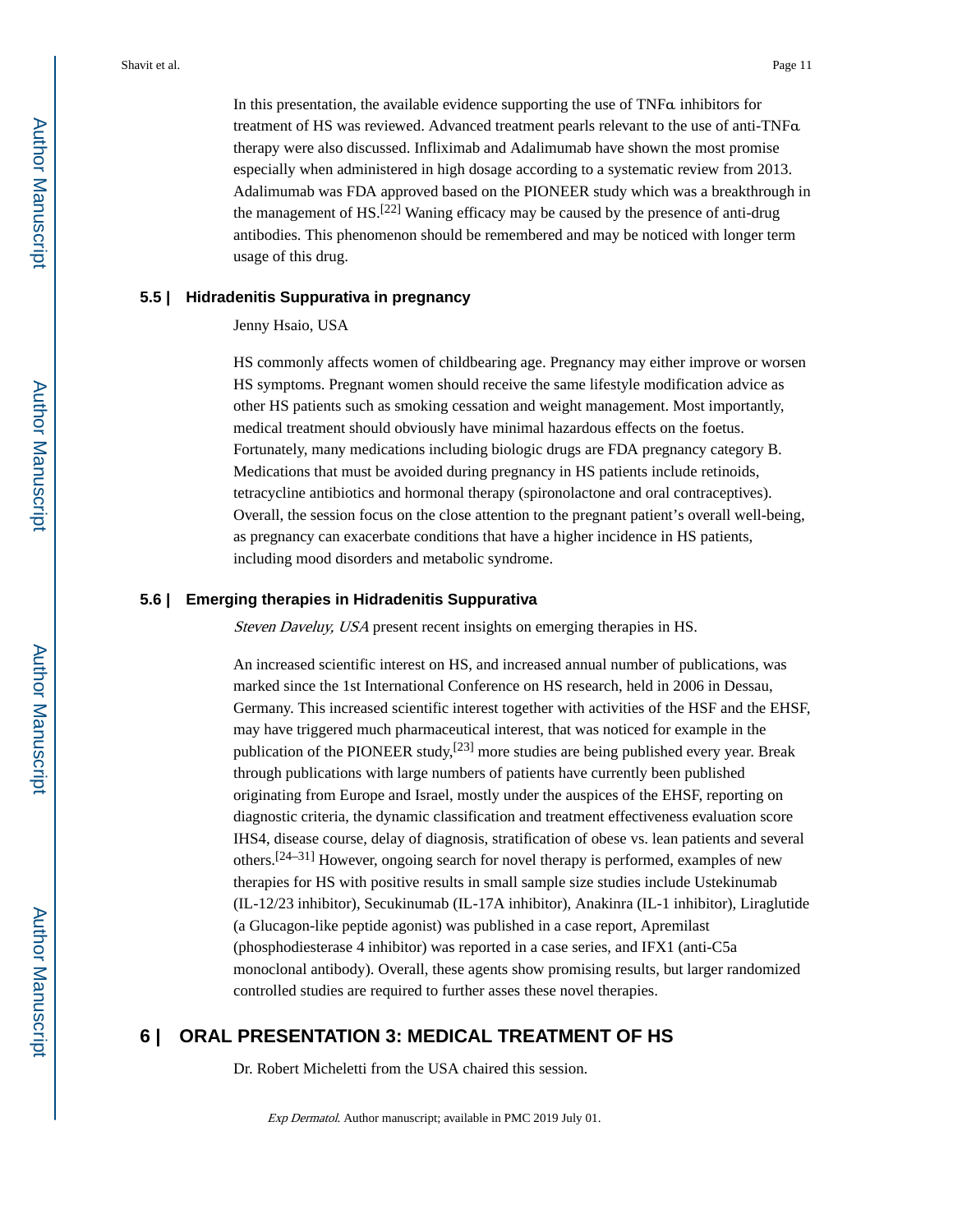# **6.1 | The effect of chlorhexidine wash on antibacterial resistance in HS lesions: a retrospective analysis**

#### Dr. Paul Leiphart from the USA

The effects of chlorhexidine wash on antibacterial resistance in HS lesions were studied in a cross-sectional analysis. A cross-sectional analysis was done on patients with HS at Penn State Health from 2005 to 2017. The patients using a concomitant chlorhexidine wash while taking antibiotics did have lower rates of resistance to macrolides (33.33% vs 50.00%), clindamycin  $(0.00\% \text{ vs } 20.00\%)$ , cephalosporins  $(13.33\% \text{ vs } 44.44\%)$ , fluoroquinolones (0.00% vs 5.71%), aminogly-cosides (0.00% vs 5.71%) and daptomycin (0.00% vs 10.00%) than patients who were taking antibiotics without a concomitant chlorhexidine wash. However, none of the differences in the patterns of antibacterial resistance were statistically significant, regardless of the antibiotic class. Using a concomitant chlorhexidine cleanser might decrease the rates of antibiotic resistance in HS lesions, however, we did not detect a significant difference in the patterns of antibiotic resistance with or without the use of a concomitant chlorhexidine cleanser.

#### **6.2 | Gender disparities in the onset of HS in children**

Amanda F. Nahhas (presenter, USA), Cynthia L. Nicholson, Angela ParksMiller, Lauren Gold, Iltefat Hamzavi

A retrospective chart review of 33 HS children was divided into 2 groups based on timing of HS onset; prepubescent ( $n = 12$ ) and post-pubescent ( $n = 21$ ). In the younger group, there were less females than males and the opposite was found in the older group. Hurley staging and family history of HS did not appear to show significant differences when comparing between prepubescent and postpubescent children with HS in this study.<sup>[32]</sup>

# **6.3 | Anti-inflammatory Benefit of Levofloxacin-Metronidazole-Rifampicin in the treatment of HS**

Lauren K. Hoffman (presenter, USA), YS Soliman, and SR Cohen

The efficacy of oral antibiotics alone or in combinations as treatment for HS has been shown in previous studies. However, it is still uncertain whether this is due to anti-inflammatory properties or antimicrobial effect or both. A retrospective chart review study of 19 HS patients treated with the "triple antibiotic regimen" (Levofloxadn-Metronidazole-Rifampicin) was performed. The duration of therapy was between 6 and 24 months. The results showed nearly half of the patients experienced an improvement in pain and drainage and 90% reported fewer HS flares.

#### **6.4 | A proof of concept study of the role of topical dapsone in patients with HS**

Afsaneh Alavi, Jeannine A, Archer, Dalal Almutairi, Sharon A. Whitty, Monica Grewal, Divine Joyce Briones and Eran Shavit (presenter, Canada)

Dapsone has been used in medicine for a myriad of conditions including HS. Topical treatments in patients with HS have been a challenge and bacterial resistance is an issue with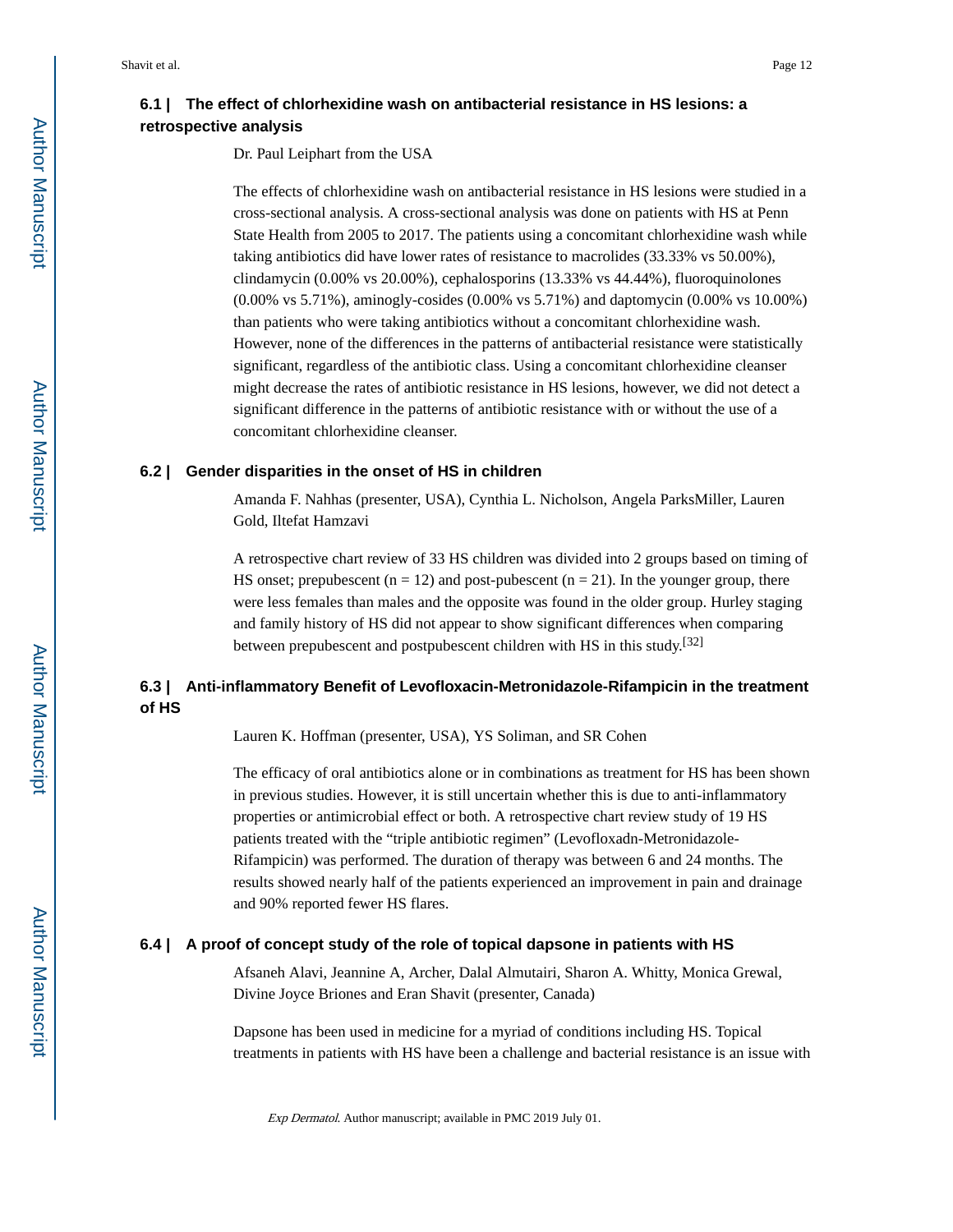the commonly used topical clindamycin.<sup>[33]</sup> Topical dapsone is an FDA-approved application for acne vulgaris.<sup>[34]</sup> A retrospective chart review of ten HS patients treated with topical dapsone gel 5% was performed. The study was evaluated with patient satisfaction questionnaires and dermatology life quality index (DLQI). This is a preliminary study as recruitment is on-going. The initial results point to improved pain and overall satisfaction with the use of topical dapsone gel. There is a need for randomized trial comparing the effect of topical dapsone to placebo or standard treatment.

# **6.5 | Intralesional Triamcinolone, a standard of care treatment for Acute HS, does not prove to be superior to placebo**

Kristen D. Fajgenbaum (presenter, USA), Chris J. Sayed

Clinical experience and a single cohort study suggest that intralesional triamcinolone may be useful for HS, but its effectiveness has not been extensively assessed. This aim of this study was to assess the efficacy of intralesional triamcinolone at resolving lesions and decreasing pain during acute flares. The study was designed as a randomized, double-blind, placebocontrolled trial comparing intralesional triamcinolone 10 mg/mL, triamcinolone 40 mg/mL, and normal saline as a placebo control. A total of 58 patients were included in this study. The results showed no significant difference between normal saline and intralesional triamcinolone in both dosages in treating acute HS lesions.

#### **6.6 | A retrospective study of 39 HS patients treated with dapsone**

Rashie Brar (presenter, Canada), Rosilene Lanzini, Hermenio Lima

The objectives of this study were to evaluate the effectiveness and adverse effects of systemic dapsone as a single treatment or in combination with other regimens for HS. A retrospective review of 39 HS patients was performed. Oral Dapsone was given either as monotherapy (56%) or in combination with adalimumab (41%) and isotretinoin (2.6%). The number of participants achieving clinical response using the reduction of the Hurley Stage from the base line before treatment compared to the Hurley stage after treatment (min 6 months) was obtained. The improvement measurement was defined as at least reduction of  $\leq$  1 of the Hurley Stage in  $\geq$  1 affected anatomic region with a minimum of 6 months of therapy. Number of participants worsening, or no response was calculated using the increase the Hurley Stage from the baseline before treatment compared to the Hurley stage after treatment (min 6 months) or no change in the Hurley stage, respectively. The worsening of HS was defined as at least increase by  $>= 1$  Hurley Stage in  $>= 1$  affected anatomic region (minimum 6 months of therapy). Descriptive analysis was done using  $JMP^{\circledR}$  v.14. Improvement was seen in all patients using dapsone for over 6 months. Larger studies are required to assess the role of systemic dapsone, especially as monotherapy.

# **7 | SCIENTIFIC SESSION 4: MANAGEMENT OF HS**

Dr. Michelle Lowes from the USA chaired this session.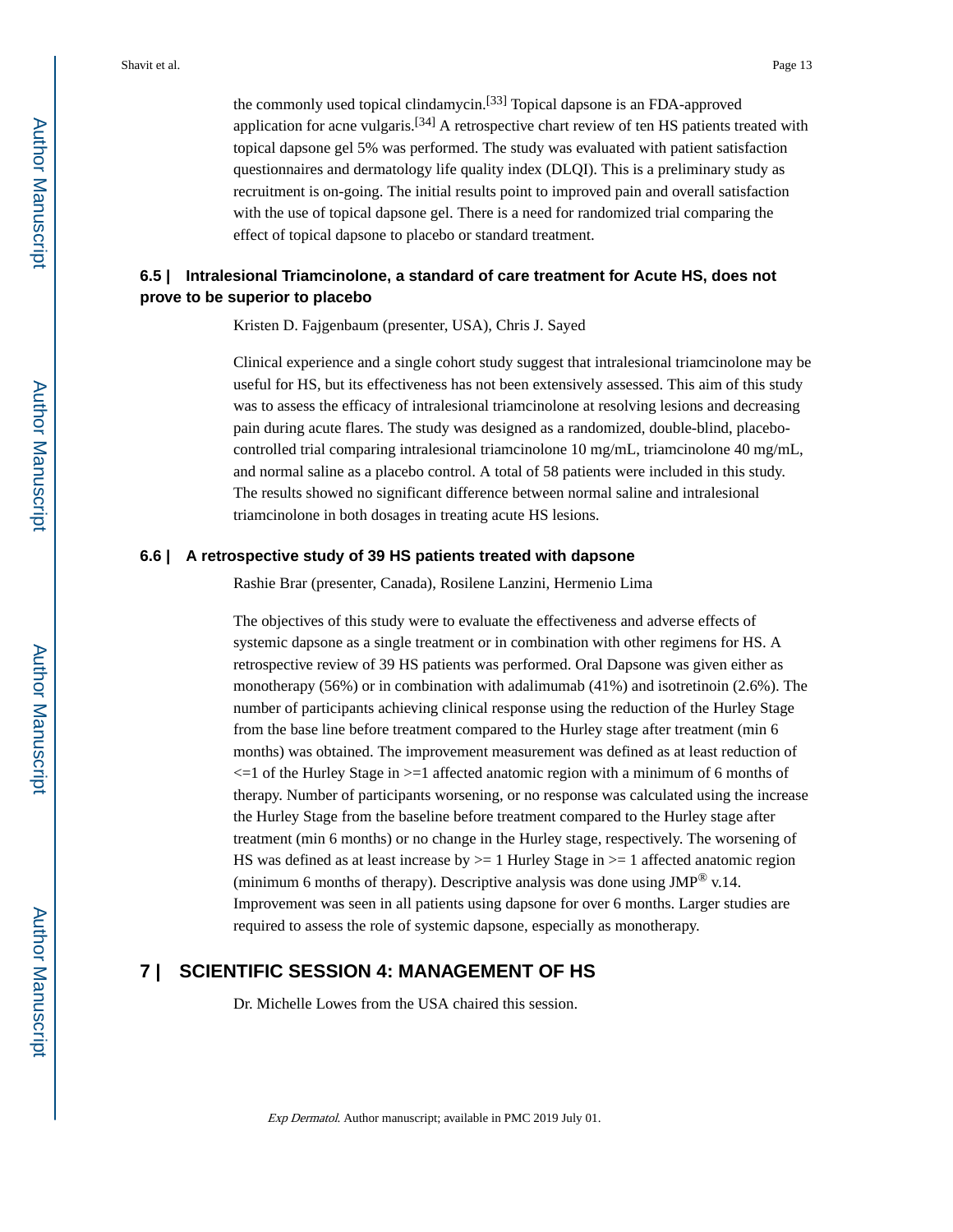#### **7.1 | US evidence-based guidelines for HS treatment**

Christopher Sayed, USA

Following the existing European guidelines for the management of  $HS$ ,  $[35]$  the HS Foundation and the Canadian HS Foundation joined forces to develop and publish the North American guidelines for the management of HS. This work is ongoing with the goal of publication in 2018.

## **7.2 | Wound healing in HS**

Hadar Lev-Tov, USA

HS is a disease that involves drainage and odour from the wounds. The daily management of the wounds are essential to patients' satisfaction and therefore to treatment success. What kind of dressing should be utilized? How often should they be changed? For these and some more unanswered questions, some practical pearls were presented for the everyday management of chronic wounds in HS patients.

#### **7.3 | IDEOM: development of the core outcome set in HS**

Dr. Amit Garg from the USA

Five e-Delphi rounds and four face-to-face consensus meetings were conducted to yield a final core domain set which included; pain, physical signs, HS specific quality of life, global assessment and progression of course.<sup>[36,37]</sup> Routine adoption of the core domains in future HS trials should ensure that outcomes of importance to both patients and other relevant stakeholders will be collected and will facilitate comparison of outcomes across trials.

## **7.4 | NIAM: HS research**

Dr. Ricardo Cibotti

In this session, Dr Cibotti, the Program Director of Immunobiology and Immune Diseases of Skin Program in NIAM (National Institute of Arthritis and Musculoskeletal and Skin Diseases) discussed the potential resources for skin research particularly HS.

### **7.5 | HS Foundation (HSF) and research road map**

Michelle Lowes, USA

Dr Michelle Lowes extensively discussed the road map of research planned by HSF. She also discussed the unmet need to develop a North American HS consortium.

# **8 | SCIENTIFIC SESSION 5: SURGICAL TREATMENT OF HS**

Dr. Iltefat Hamzavi from the USA chaired this session.

#### **8.1 | Office procedures for HS & the medical dermatologist**

Christopher Sayed, USA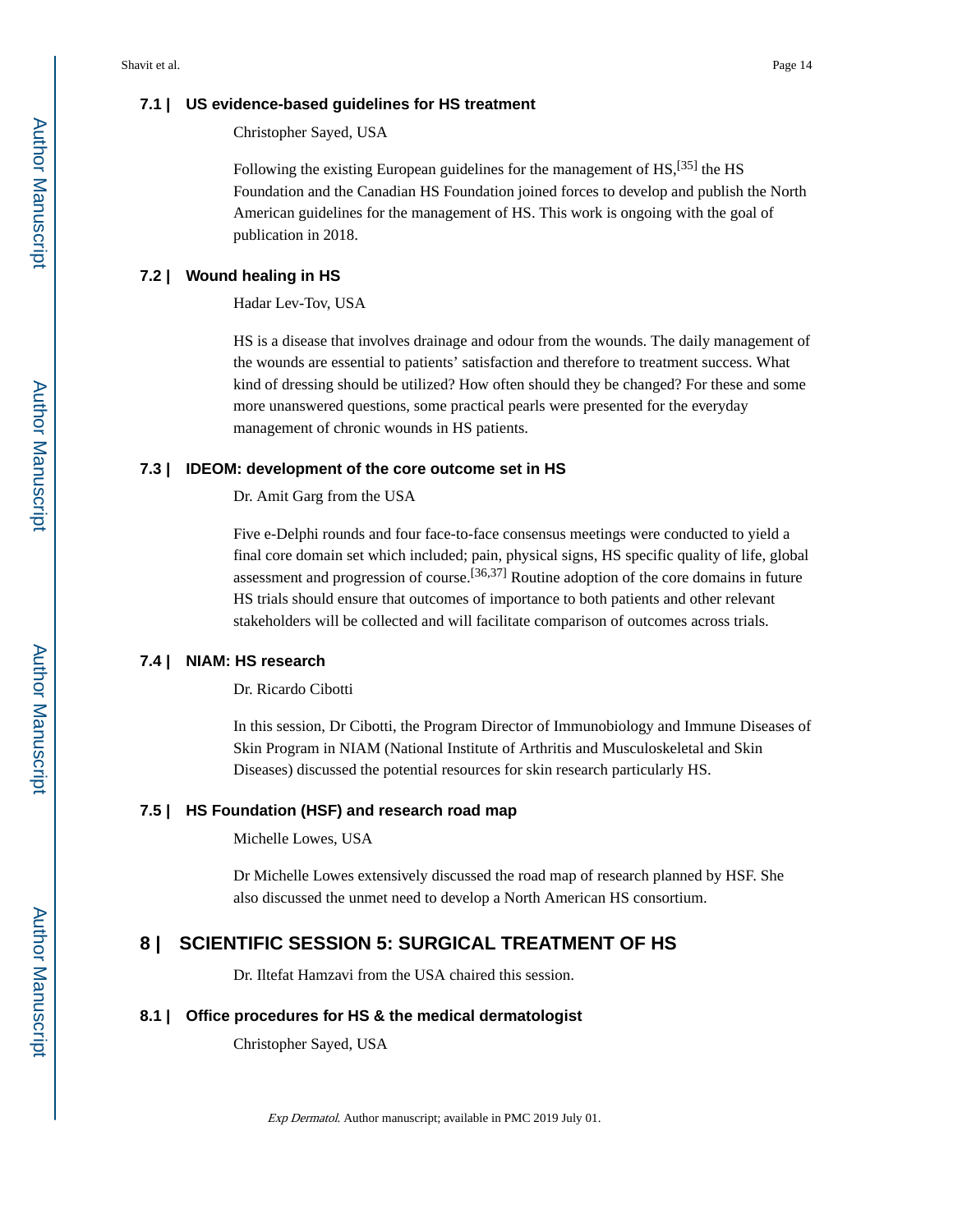HS unlike many other inflammatory dermatologic diseases is often surgically managed. The patients are commonly referred to surgeons for interventions. However, some surgical procedures for HS patients may be accomplished in office-based settings. The focus was on deroofing and excisional procedures. Ideally, dermatologists' will gain comfort approaching certain procedures in selected cases for the benefit of the patients.

#### **8.2 | Where Mohs surgery meets HS**

Richard Bennett, USA

Mohs surgery was developed and mainly utilized for the management of cutaneous malignancy, particularly on the face region. This presentation was meant to introduce the application of Mohs surgery in HS disease.

#### **8.3 | Complex surgical situations in the perianal and genital area**

Falk Bechara, Germany

HS often requires surgical intervention for advance disease when the disease is under medical control. The perianal and genital areas offer many challenges due to the anatomical locations involved. Dr. Bechara shared his experience of some complex surgical situations in these regions and has provided some important tips on how he was able to overcome these obstacles.[38]

#### **8.4 | Plastic surgery for Hidradenitis Suppurativa**

Aamir Siddiqui, USA

The role of plastic surgery for HS was presented through a retrospective review study on 254 patients. Reconstructive efforts were undertaken in 17% of procedures and represented skin grafts or local flaps. For patients undergoing surgery while maintaining participation in the multidisciplinary clinic, 87% of patients were healed at 1-year post surgery, whereas patients who did not maintain follow-up in the multidisciplinary clinic only healed in 45%.

#### **8.5 | Lasers and light Therapies for the treatment of Hidradenitis Suppurativa**

Iltefat Hamzavi, USA

Light and laser therapies have been utilized in the field of dermatology to treat a variety of skin conditions, but only recently were studied in the management of HS. Laser and Light therapies that are utilized for the treatment of HS offer several advantages including low risk of complications in comparison to the traditional cold knife surgical procedures. As a preventive and treatment option, laser-assisted hair reduction may be utilized for HS as well. Also, photodynamic therapy (PDT) was introduced in the past few years for the management of HS with promising results.<sup>[39]</sup> A surgical option includes tissue debulking with the CO2 laser (10 600nm wavelength).

#### **8.6 | Carbon Dioxide Laser surgery for Hidradenitis Suppurativa**

Barry Resnik, USA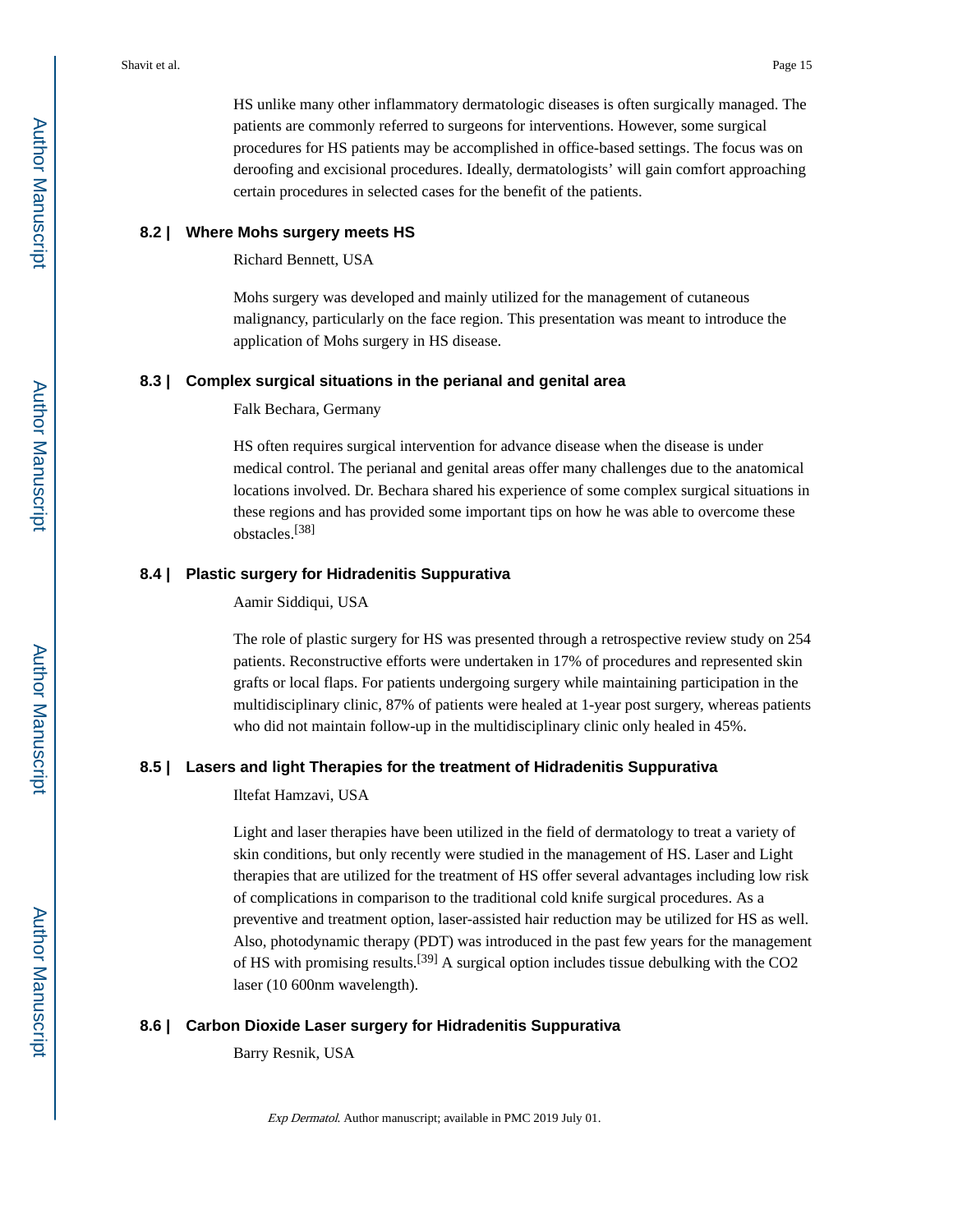Presented his experience with Carbon Dioxide  $(CO<sub>2</sub>)$  Laser excision for HS patients. In his experience, this procedure was less painful, had a lower recurrence rate and resulted in scars that were cosmetically pleasing for the patients.

**HS School—**The 2nd Symposium on Hidradenitis Suppurativa Advances (SHSA) held an inaugural educational session especially for HS patients, called HS School.

HS School is an opportunity for patients and their caretakers or relatives to hear about HS from experts, in language that the public can understand. There was also a Question and Answer segment at the end of the session where patients can ask our panel general questions about HS.

# **REFERENCES**

- [1]. Kurzen H, Kurokawa I, Jemec GBE, Emtestam L, Sellheyer K, Giamarellos-Bourboulis EJ, et al., Exp. Dermatol. 2008, 17, 455. [PubMed: 18400064]
- [2]. Beltrame A, Staffolani S, N. Engl. J. Med. 2017;377(25), 2474. [PubMed: 29262280]
- [3]. van der Zee HH, Jemec GB, J. Am. Acad. Dermatol. 2015, 73(5 Suppl 1), S23. [PubMed: 26470610]
- [4]. Saunte DM, Boer J, Stratigos A, Szepietowski JC, Hamzavi I, Kim KH, et al., Br. J. Dermatol. 2015, 173(6), 1546. [PubMed: 26198191]
- [5]. Garg A, Lavian J, Lin G, Strunk A, Alloo A, J. Am. Acad. Dermatol. 2017, 77(1), 118. [PubMed: 28285782]
- [6]. Ingram JR, Jenkins-Jones S, Knipe DW, Morgan CLI, Cannings-John R, Piguet V, Br. J. Dermatol. 2018, 178(4), 917. [PubMed: 29094346]
- [7]. Kimball AB, Sundaram M, Banderas B, Foley C, Shields AL, J Dermatolog Treat. 2018, 29(2), 152. [PubMed: 28608738]
- [8]. McLellan C, Sisic M, Oon HH, Tan J, J Cutan Med Surg. 2017;22, 142. [PubMed: 28992738]
- [9]. Wortsman X, JAMA 2018, 319(15), 1617. [PubMed: 29677295]
- [10]. Mehdizadeh A, Rosella L, Alavi A, Sibbald G, Farzanfar D, Hazrati A, et al., J Cutan Med Surg. 2018;22(3), 312. [PubMed: 29528753]
- [11]. Kirby JS, Butt M, Esmann S, Jemec GBE, JAMA Dermatol. 2017, 153(12), 1263. [PubMed: 29117300]
- [12]. Farzanfar D, Dowlati Y, French LE, Lowes MA, Alavi A, Skin Pharmacol Physiol. 2018;31(5), 246. [PubMed: 29953999]
- [13]. Patel ZS, Hoffman LK, Buse DC, Grinberg AS, Afifi L, Cohen SR, et al., Curr. Pain Headache Rep. 2017, 21(12), 49. [PubMed: 29094219]
- [14]. Hoffman LK, Ghias MH, Lowes MA, Semin. Cutan. Med. Surg. 2017;36(2), 47. [PubMed: 28538743]
- [15]. Frew JW, Vekic DA, Woods J, Cains GD, Br. J. Dermatol. 2017, 177(4), 987. [PubMed: 28278367]
- [16]. Omar A, Wright JB, Schultz G, Burrell R, Nadworny P, Microorganisms. 2017;5(1), pii: E9.
- [17]. Blok JL, Li K, Brodmerkel C, Horvátovich P, Jonkman MF, Horváth B, Br. J. Dermatol. 2016, 174(4), 839. [PubMed: 26641739]
- [18]. Ratnamala U, Jhala D, Jain NK, Saiyed NM, Raveendrababu M, Rao MV, et al., Exp. Dermatol. 2016, 25(4), 314. [PubMed: 26663538]
- [19]. Frew JW, Vekic DA, Woods JA, Cains GD, J. Am. Acad. Dermatol. 2018, 78(1), 217. [PubMed: 29241794]
- [20]. Byrd AS, Kerns ML, Williams DW, Zarif JC, Rosenberg AZ, Delsante M, et al., Br. J. Dermatol. 2018;179, 792. [PubMed: 29603182]